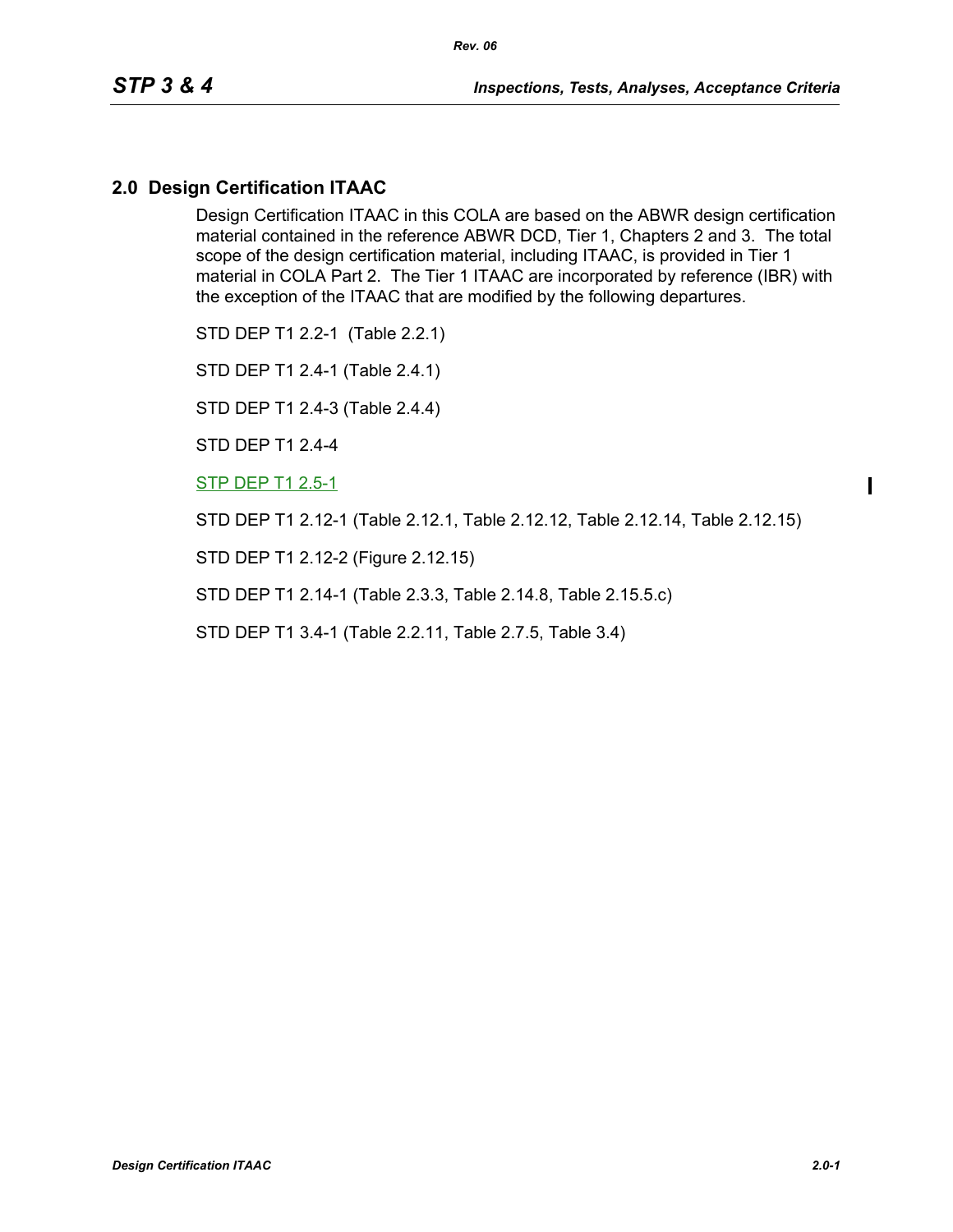|  | Table 2.2.1 Rod Control and Information System |  |
|--|------------------------------------------------|--|
|  |                                                |  |

|                                                                                                                                                                                                                                            | Table 2.2.1 Rod Control and Information System                                                                                                                                                                         |                                                                                                                                                                                    |
|--------------------------------------------------------------------------------------------------------------------------------------------------------------------------------------------------------------------------------------------|------------------------------------------------------------------------------------------------------------------------------------------------------------------------------------------------------------------------|------------------------------------------------------------------------------------------------------------------------------------------------------------------------------------|
|                                                                                                                                                                                                                                            | <b>Inspections, Tests, Analyses and Acceptance Criteria</b>                                                                                                                                                            |                                                                                                                                                                                    |
| <b>Design Commitment</b>                                                                                                                                                                                                                   | <b>Inspection, Tests, Analyses</b>                                                                                                                                                                                     | <b>Acceptance Criteria</b>                                                                                                                                                         |
| 11. The RCIS is powered by two non-Class 1E<br>uninterruptible power supplies, such that<br>both channels of the RCIS remain<br>operational if either supply is operational<br>with the non-operational supply in an<br>alarmed condition. | 11. Tests will be performed on the as-built<br>RCIS by <i>providing a test signal in only</i><br>one non-Class 1E uninterruptible power-<br>supply at a time-removing each power<br>supply from service one at a time. | 11. The test signal exists in only one control-<br>channel at a time-An alarm is activated by<br>the inoperable power supply, and both<br>channels of the RCIS remain operational. |
|                                                                                                                                                                                                                                            |                                                                                                                                                                                                                        |                                                                                                                                                                                    |
|                                                                                                                                                                                                                                            |                                                                                                                                                                                                                        |                                                                                                                                                                                    |
|                                                                                                                                                                                                                                            |                                                                                                                                                                                                                        |                                                                                                                                                                                    |
|                                                                                                                                                                                                                                            |                                                                                                                                                                                                                        |                                                                                                                                                                                    |
|                                                                                                                                                                                                                                            |                                                                                                                                                                                                                        |                                                                                                                                                                                    |
|                                                                                                                                                                                                                                            |                                                                                                                                                                                                                        |                                                                                                                                                                                    |
|                                                                                                                                                                                                                                            |                                                                                                                                                                                                                        |                                                                                                                                                                                    |
|                                                                                                                                                                                                                                            |                                                                                                                                                                                                                        |                                                                                                                                                                                    |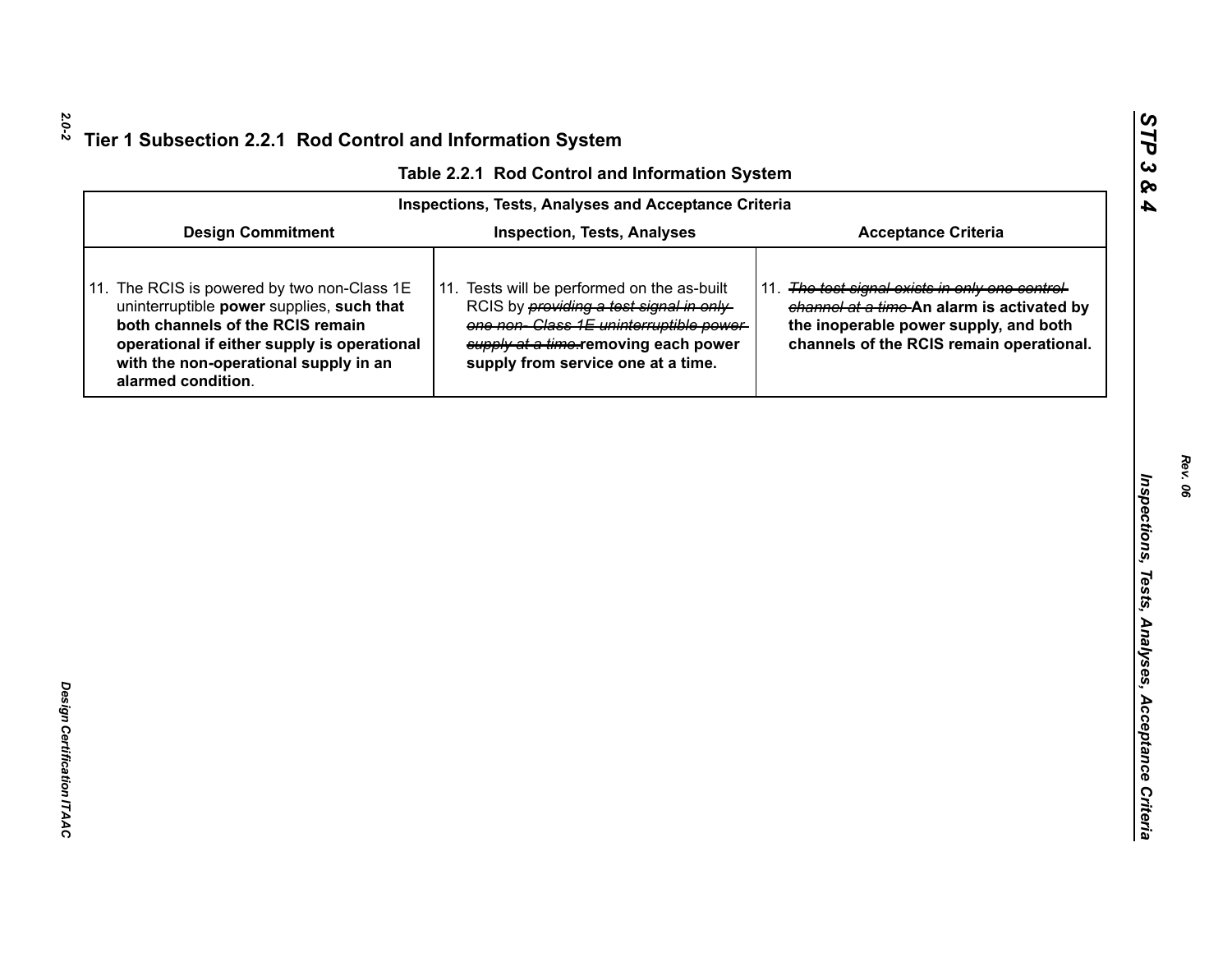|    |                                                                                                                                                                                         |    | Table 2.2.11 Process Computer System Plant Computer Functions                                                                                                      |    |                                                                                                                                 |
|----|-----------------------------------------------------------------------------------------------------------------------------------------------------------------------------------------|----|--------------------------------------------------------------------------------------------------------------------------------------------------------------------|----|---------------------------------------------------------------------------------------------------------------------------------|
|    |                                                                                                                                                                                         |    | <b>Inspections, Tests, Analyses and Acceptance Criteria</b>                                                                                                        |    |                                                                                                                                 |
|    | <b>Design Commitment</b>                                                                                                                                                                |    | <b>Inspections, Tests, Analyses</b>                                                                                                                                |    | <b>Acceptance Criteria</b>                                                                                                      |
|    | 1. The PICS equipment comprising<br>performing the PCS PCFs is defined in<br>Section 2.2.11.                                                                                            | 1. | Inspections of the as-built system will be<br>conducted.                                                                                                           | 1. | The as-built <b>PGS PIGS</b> -equipment<br>implementing the PCFs conforms with the<br>description in Section 2.2.11.            |
| 2. | The PGS PCFs provides provide LPRM<br>calibration and fuel operating thermal limits<br>data to the ATLM function of the RCIS.                                                           | 2. | Tests of the as-built PCS PCFs will be<br>conducted using simulated plant input<br>signals.                                                                        | 2. | LPRM calibration and fuel thermal limits<br>data are received by the ATLM function of<br>the RCIS.                              |
| 3. | In the event that abnormal conditions<br>develop in the plant during operations in the<br>automatic mode, the PCS PCFs<br>automatically reverts revert to the manual<br>operating mode. | 3. | Tests of the as-built PCS PCFs will be<br>conducted using simulated abnormal plant<br>input signals, while the PCS PCFs is are in<br>the automatic operating mode. | 3. | Upon receipt of the abnormal plant input<br>signals, the PCS PCFs automatically reverts<br>revert to the manual operating mode. |
|    |                                                                                                                                                                                         |    |                                                                                                                                                                    |    |                                                                                                                                 |
|    |                                                                                                                                                                                         |    |                                                                                                                                                                    |    |                                                                                                                                 |
|    |                                                                                                                                                                                         |    |                                                                                                                                                                    |    |                                                                                                                                 |
|    |                                                                                                                                                                                         |    |                                                                                                                                                                    |    |                                                                                                                                 |
|    |                                                                                                                                                                                         |    |                                                                                                                                                                    |    |                                                                                                                                 |
|    |                                                                                                                                                                                         |    |                                                                                                                                                                    |    |                                                                                                                                 |
|    |                                                                                                                                                                                         |    |                                                                                                                                                                    |    |                                                                                                                                 |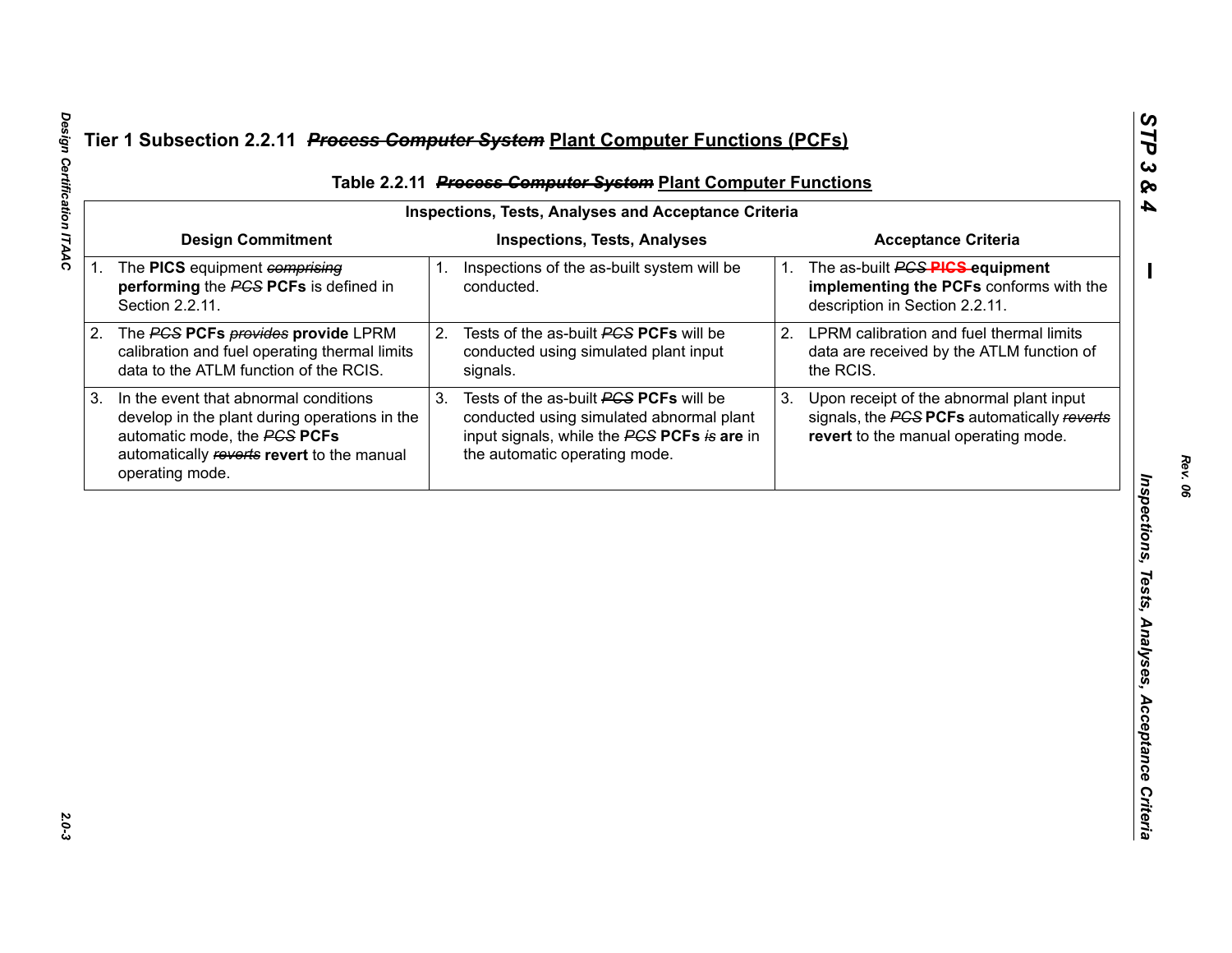| <b>Design Commitment</b><br><b>Inspections, Tests, Analyses</b><br><b>Acceptance Criteria</b><br>Operation of each-CAMS<br>Tests of each division of the as-built CAMS<br>2.<br>Each-CAMS division-oxygen/hydrogen<br>2.<br>oxygen/hydrogen monitoring equipment<br>oxygen/hydrogen monitoring equipment<br>monitoring equipment is activated upon<br>division-can be activated manually by the<br>will be conducted using manual controls and<br>receipt of the test signals.<br>simulated automatic initiation signals.<br>operator or automatically.<br>3.<br>3.<br>Each CAMS division of radiation channels<br>Tests will be performed on each division of<br>The test signal exists only in the Class 1E<br>a.<br>a.<br>the CAMS radiation channels by providing<br>division under test in the CAMS.<br>is powered only from its respective<br>a test signal to only one Class 1E division at<br>divisional Class 1E power source with |  |
|---------------------------------------------------------------------------------------------------------------------------------------------------------------------------------------------------------------------------------------------------------------------------------------------------------------------------------------------------------------------------------------------------------------------------------------------------------------------------------------------------------------------------------------------------------------------------------------------------------------------------------------------------------------------------------------------------------------------------------------------------------------------------------------------------------------------------------------------------------------------------------------------------------------------------------------------|--|
| 2.                                                                                                                                                                                                                                                                                                                                                                                                                                                                                                                                                                                                                                                                                                                                                                                                                                                                                                                                          |  |
| 3.<br>а.                                                                                                                                                                                                                                                                                                                                                                                                                                                                                                                                                                                                                                                                                                                                                                                                                                                                                                                                    |  |
|                                                                                                                                                                                                                                                                                                                                                                                                                                                                                                                                                                                                                                                                                                                                                                                                                                                                                                                                             |  |
| electrical independence between<br>a time.<br>divisions.                                                                                                                                                                                                                                                                                                                                                                                                                                                                                                                                                                                                                                                                                                                                                                                                                                                                                    |  |
| In the CAMS, independence is provided<br>b.<br>Inspection of the as-built Class 1E radiation<br>b.<br>In the CAMS, physical separation or<br>b.<br>between Class 1E divisions, and between<br>channels divisions in the CAMs will be<br>electrical isolation exists between Class 1E<br>Class 1E divisions and non-Class 1E<br>performed.<br>divisions. Physical separation or electrical<br>equipment.<br>isolation exists between these Class 1E<br>divisions and non-Class 1E equipment.                                                                                                                                                                                                                                                                                                                                                                                                                                                 |  |

Design Certification ITAAC *Design Certification ITAAC* 

*Rev. 06*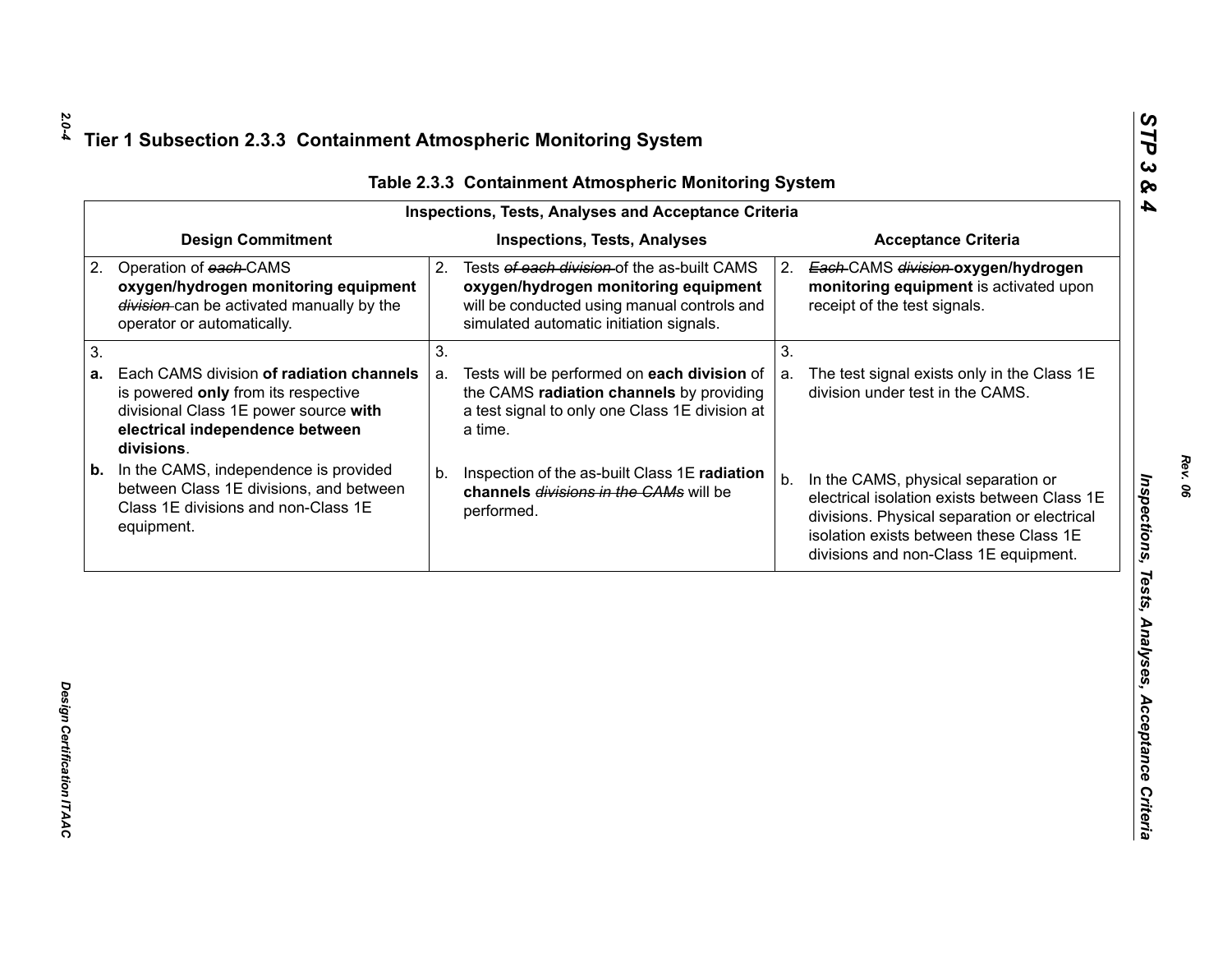|                                                            | Table 2.4.1 Residual Heat Removal System                                                                                                                                                                                                                                                                                                                                                                                                                                                                                                                                                                               |                                                                        |
|------------------------------------------------------------|------------------------------------------------------------------------------------------------------------------------------------------------------------------------------------------------------------------------------------------------------------------------------------------------------------------------------------------------------------------------------------------------------------------------------------------------------------------------------------------------------------------------------------------------------------------------------------------------------------------------|------------------------------------------------------------------------|
|                                                            | Inspections, Tests, Analyses and Acceptance Criteria                                                                                                                                                                                                                                                                                                                                                                                                                                                                                                                                                                   |                                                                        |
| <b>Design Commitment</b>                                   | <b>Inspections, Tests, Analyses</b>                                                                                                                                                                                                                                                                                                                                                                                                                                                                                                                                                                                    | <b>Acceptance Criteria</b>                                             |
| $\overline{4}$ .<br>c. The RHR pumps have sufficient NPSH. | 4.<br>c. Inspections, tests and analyses will be<br>performed upon the as-built RHR System.<br>NPSH tests of the pumps will be<br>performed in a test facility. The analyses<br>will consider the effects of:<br>Pressure losses for pump inlet<br>piping and components.<br>Suction from the suppression pool<br>with water level at the minimum<br>value.<br>50% blockage of pump suction-<br>strainers Analytically derived<br>values for blockage of pump<br>suction strainers based upon<br>the as-built system.<br>Design basis fluid temperature<br>$(100^{\circ}C)$<br>Containment at atmospheric<br>pressure. | 4.<br>c. The available NPSH exceeds the NPSH<br>required by the pumps. |

Design Certification ITAAC *Design Certification ITAAC 2.0-5*

 $2.0 - 5$ 

*Rev. 06*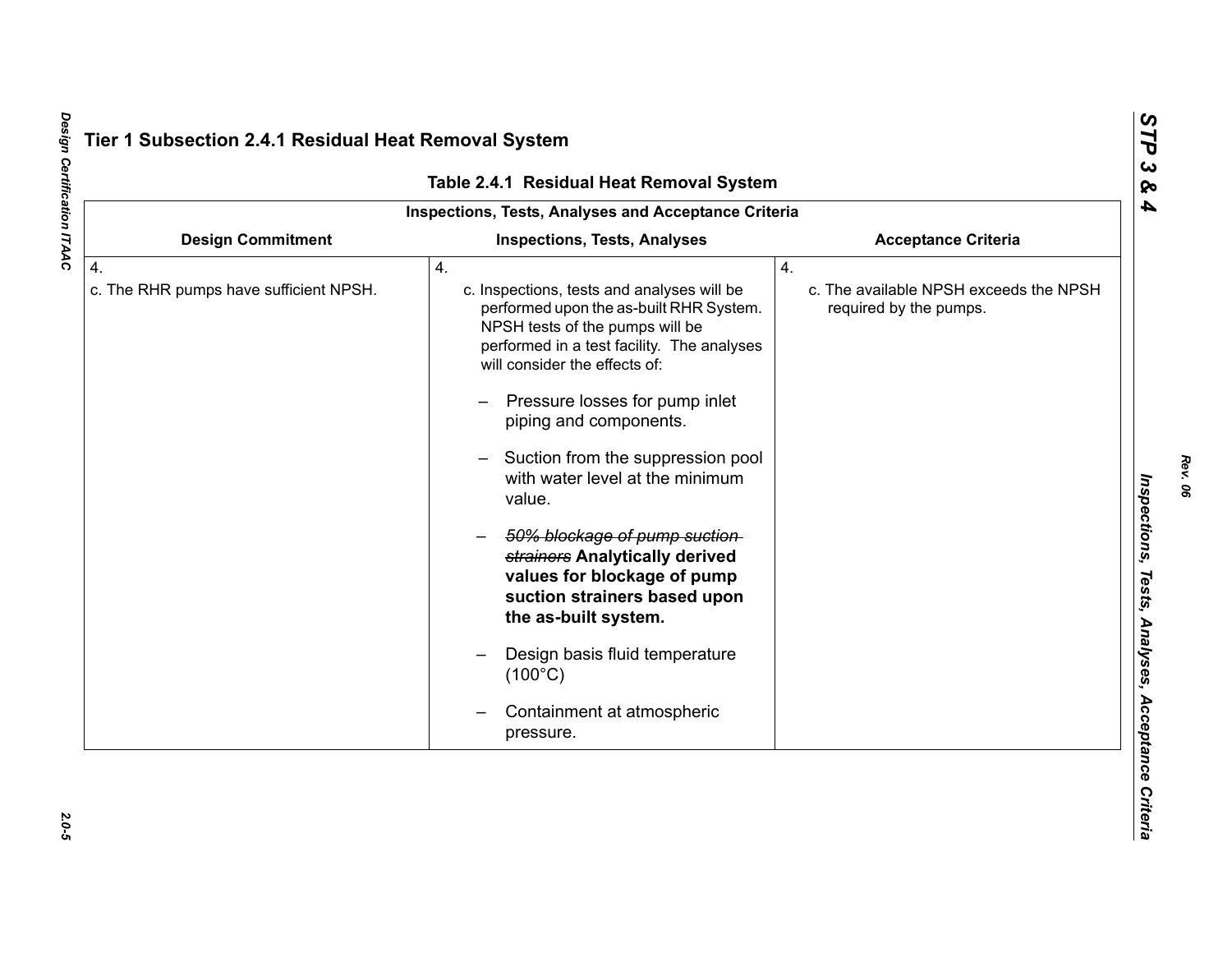|    |                                                                                                                                                                                                                                                                                | Inspections, Tests, Analyses and Acceptance Criteria                                                                                                                                                                                                                                                    |                                                                                                                                                                                                                                                                   |
|----|--------------------------------------------------------------------------------------------------------------------------------------------------------------------------------------------------------------------------------------------------------------------------------|---------------------------------------------------------------------------------------------------------------------------------------------------------------------------------------------------------------------------------------------------------------------------------------------------------|-------------------------------------------------------------------------------------------------------------------------------------------------------------------------------------------------------------------------------------------------------------------|
|    | <b>Design Commitment</b>                                                                                                                                                                                                                                                       | <b>Inspections, Tests, Analyses</b>                                                                                                                                                                                                                                                                     | <b>Acceptance Criteria</b>                                                                                                                                                                                                                                        |
| 7. | In the augmented fuel pool cooling mode,<br>the RHR tube side heat exchanger flow rate<br>for Divisions B or C is no less than 350 $\mathrm{m}^3/\mathrm{h}$<br>(heat exchanger heat removal capacity in<br>this mode is bounded by suppression pool<br>cooling requirements). | 7.<br>Tests will be performed to determine system<br>flow rate through each heat exchanger in the<br>augmented fuel pool cooling mode.<br>Inspections and analyses shall be<br>performed to verify that the augmented fuel<br>pool cooling mode is bounded by<br>suppression pool cooling requirements. | 7.<br>The RHR tube side heat exchanger flow rate<br>is greater than or equal to 350 $\mathrm{m}^3$ /h in the<br>augmented fuel pool cooling mode. Heat<br>exchanger heat removal capacity in this<br>mode is bounded by suppression pool<br>cooling requirements. |
|    |                                                                                                                                                                                                                                                                                |                                                                                                                                                                                                                                                                                                         |                                                                                                                                                                                                                                                                   |
|    |                                                                                                                                                                                                                                                                                |                                                                                                                                                                                                                                                                                                         |                                                                                                                                                                                                                                                                   |
|    |                                                                                                                                                                                                                                                                                |                                                                                                                                                                                                                                                                                                         |                                                                                                                                                                                                                                                                   |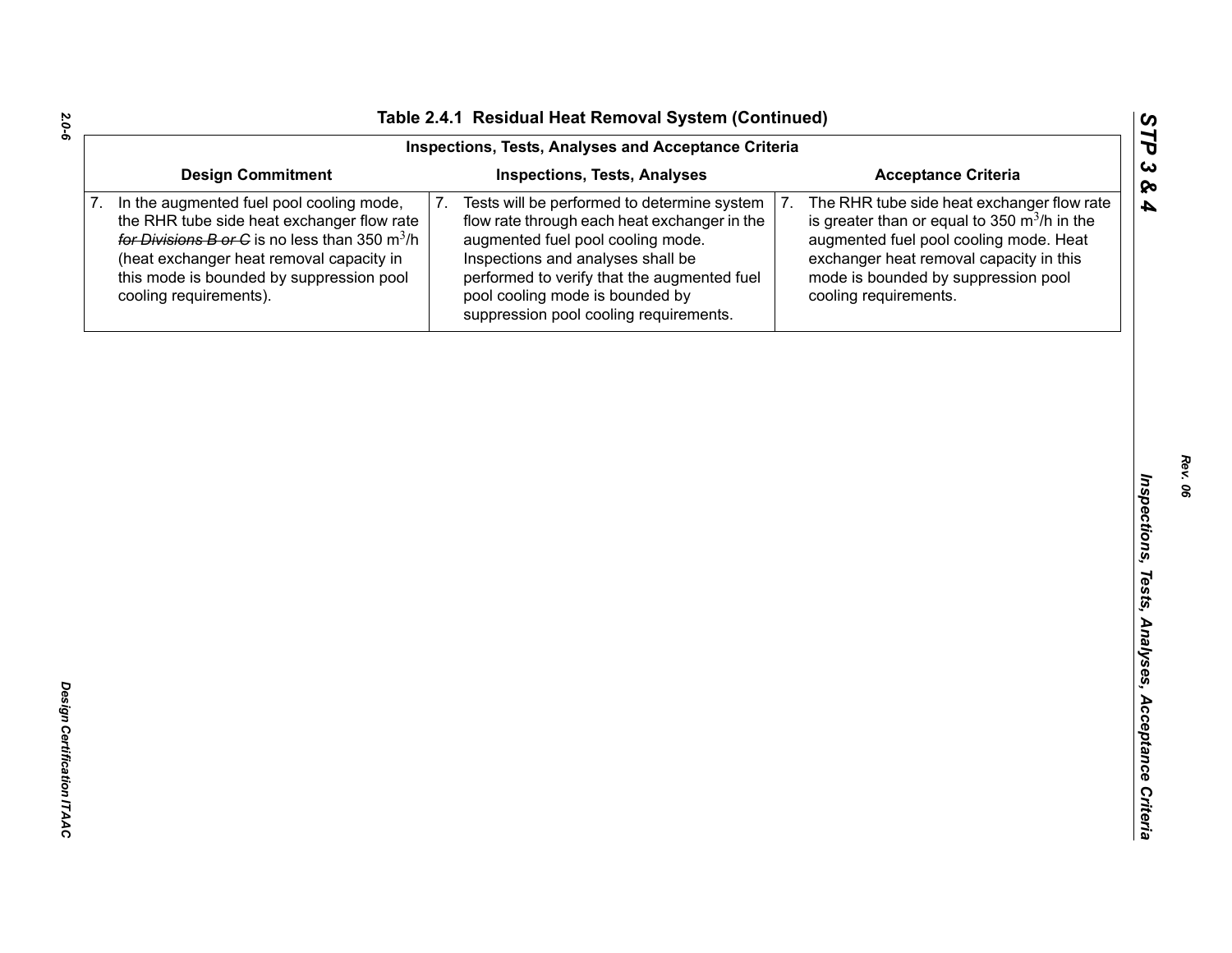|                                                                                     | <b>Inspections, Tests, Analyses and Acceptance Criteria</b>                                                                                                                                                                                                                                                                                                                                                                                                                                                                                                                                                                                      |                                                                                    |
|-------------------------------------------------------------------------------------|--------------------------------------------------------------------------------------------------------------------------------------------------------------------------------------------------------------------------------------------------------------------------------------------------------------------------------------------------------------------------------------------------------------------------------------------------------------------------------------------------------------------------------------------------------------------------------------------------------------------------------------------------|------------------------------------------------------------------------------------|
| <b>Design Commitment</b>                                                            | <b>Inspections, Tests, Analyses</b>                                                                                                                                                                                                                                                                                                                                                                                                                                                                                                                                                                                                              | <b>Acceptance Criteria</b>                                                         |
| 3 <sub>1</sub><br>g. The HPCF pumps have sufficient NPSH<br>available at the pumps. | 3 <sub>l</sub><br>g. Inspections, tests and analyses will be<br>performed upon the as-built system.<br>NPSH tests of the pumps will be<br>performed in a test facility. The<br>analyses will consider the effects of:<br>Pressure losses for pump inlet<br>piping and components.<br>Suction from the suppression<br>pool with water level at the<br>minimum value.<br>50% minimum blockage of<br>pump suction strainers<br><b>Analytically derived values</b><br>for blockage of pump suction<br>strainers based upon the as-<br>built system.<br>Design basis fluid temperature<br>$(100^{\circ}C)$<br>Containment at atmospheric<br>pressure. | 3 <sub>1</sub><br>g. The available NPSH exceeds the NPSH<br>required by the pumps. |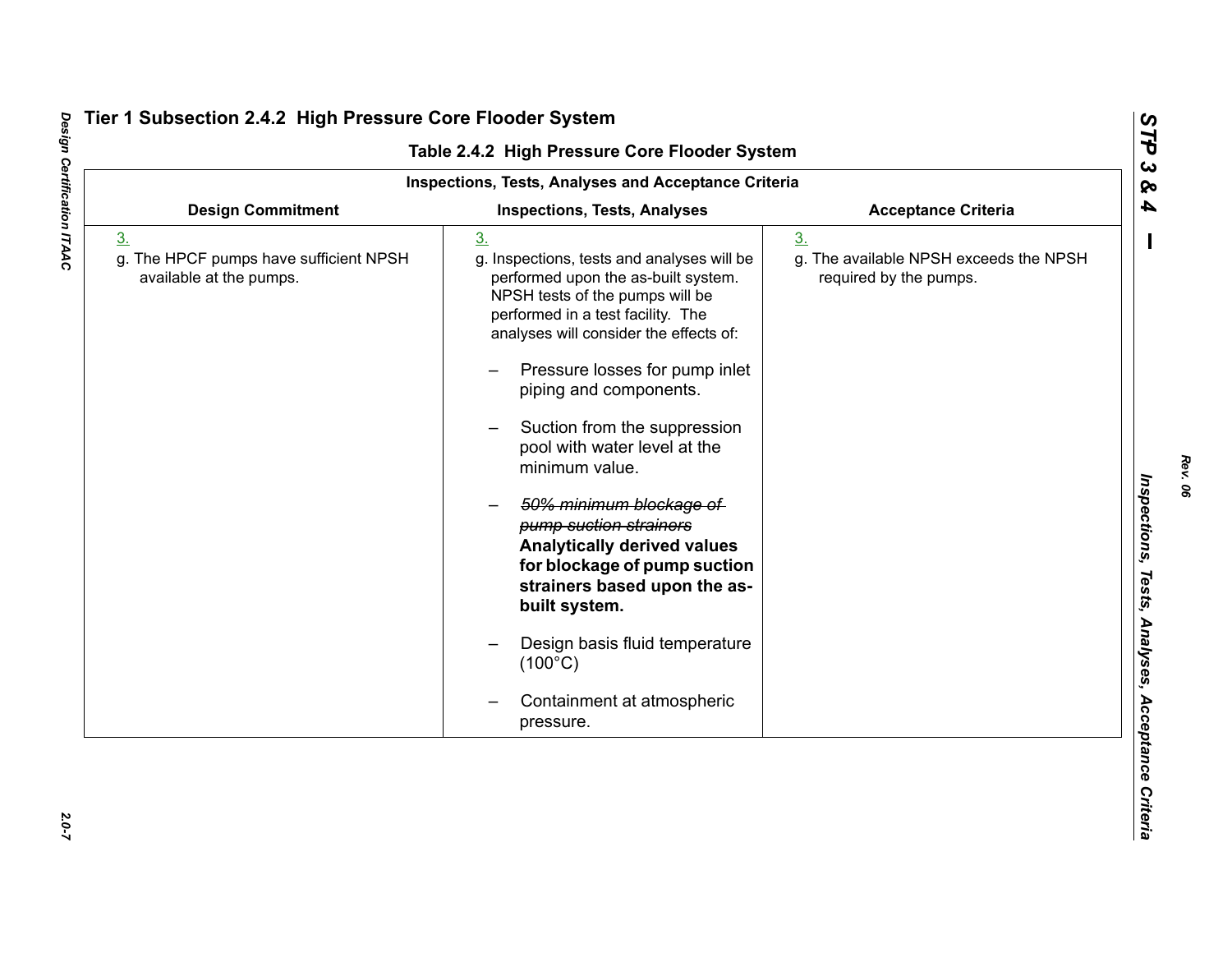|                                                                                                                                                 | Inspections, Tests, Analyses and Acceptance Criteria                                         |                                                                                                                                                                                                                                                                                                                                  |
|-------------------------------------------------------------------------------------------------------------------------------------------------|----------------------------------------------------------------------------------------------|----------------------------------------------------------------------------------------------------------------------------------------------------------------------------------------------------------------------------------------------------------------------------------------------------------------------------------|
| <b>Design Commitment</b>                                                                                                                        | <b>Inspections, Tests, Analyses</b>                                                          | <b>Acceptance Criteria</b>                                                                                                                                                                                                                                                                                                       |
| 3.<br>Following receipt of an initiation signal, the<br>C.<br>RCIC System automatically initiates and<br>operates in the RPV water makeup mode. | 3.<br>Tests will be conducted on the RCIC<br>C.<br>System using simulated initiation signal. | 3.<br>Upon receipt of a simulated initiation signal,<br>C.<br>the following occurs:                                                                                                                                                                                                                                              |
|                                                                                                                                                 |                                                                                              | (1) Steam supply bypass valve receives open<br>signal.<br>$(2)(1)$ Test return valves receive close signal.<br>(3)(2) CST suction valve receives open signal.<br>(4)(3) Injection valve receives open signal<br>.after a 10-second delay.<br>(5)(4) Steam admission valve receives open<br>signal. after a 10-second time delay. |
| e. Following receipt of shutdown signal, the RCIC<br>System automatically terminates the RPV<br>water makeup mode.                              | e. Tests will be conducted on RCIC System<br>using simulated shutdown signal.                | e. Upon receipt of simulated shutdown signals, the<br>following occurs:<br>(1) Steam supply bypass valve receives close<br>signal.<br>(2)(1) RCIC initiation logic resets.<br>(3)(2) Injection valve receives close signal.<br>$(4)(3)$ Steam admission valve receives close<br>signal.                                          |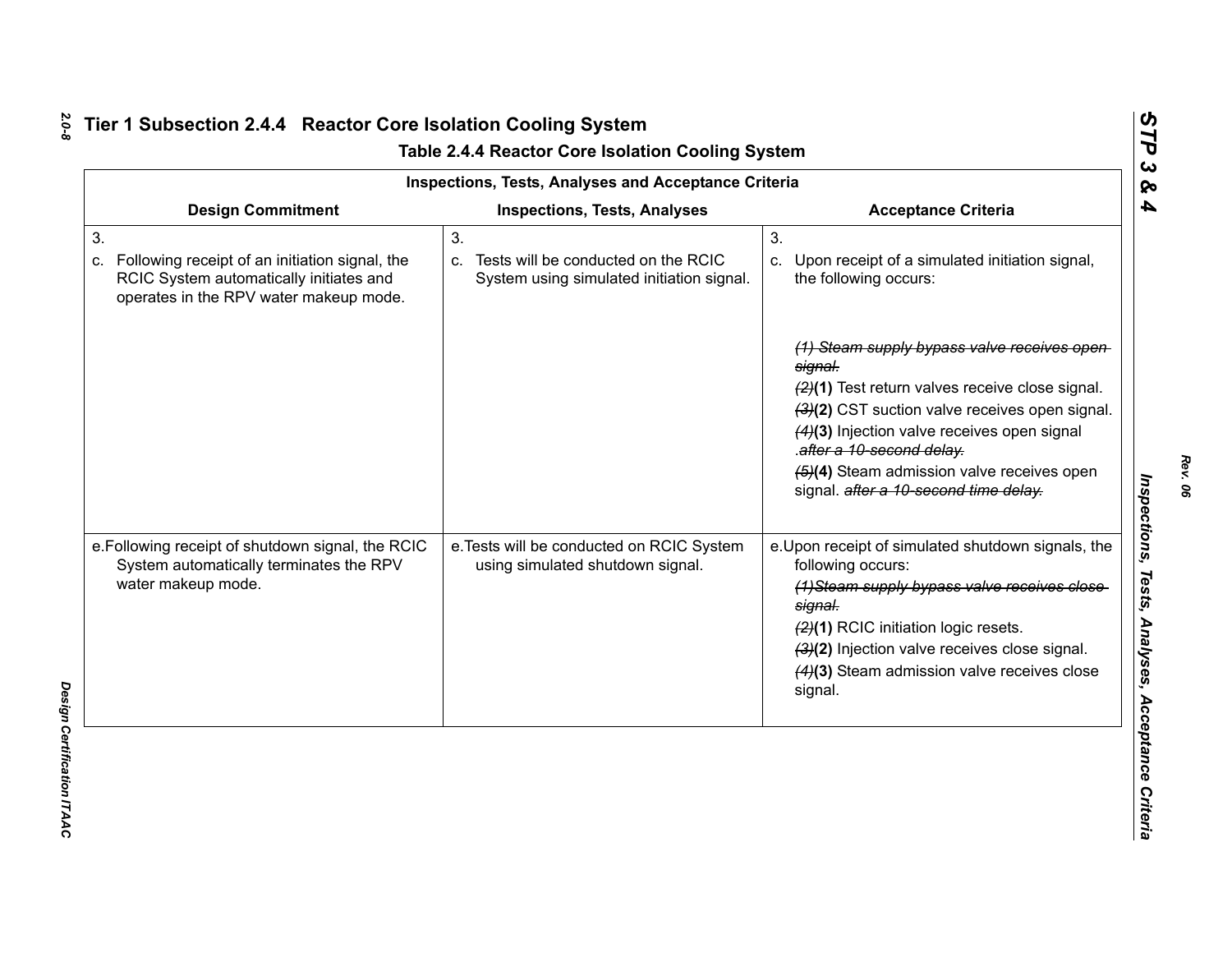|                                                                                                                                                                                                          | <b>Inspections, Tests, Analyses and Acceptance Criteria</b>                           |                                                                                                                                                                                                                                                                                                                                                                                                                                    |
|----------------------------------------------------------------------------------------------------------------------------------------------------------------------------------------------------------|---------------------------------------------------------------------------------------|------------------------------------------------------------------------------------------------------------------------------------------------------------------------------------------------------------------------------------------------------------------------------------------------------------------------------------------------------------------------------------------------------------------------------------|
| <b>Design Commitment</b>                                                                                                                                                                                 | <b>Inspections, Tests, Analyses</b>                                                   | <b>Acceptance Criteria</b>                                                                                                                                                                                                                                                                                                                                                                                                         |
| f. Following RCIC shutdown on high reactor water<br>level signal, the RCIC System automatically<br>restarts to provide RPV water makeup if low<br>water level signal recurs.                             | f. Tests will be conducted using simulated<br>low reactor water level signals.        | f. Upon receipt of simulated low reactor water level<br>signals, the following occurs:<br>(1) Steam supply bypass valve receives open<br>signal.<br>(2)(1) Test return valves receive close signal.<br>(3)(2) CST suction valve receives open signal.<br>(4)(3) Injection valve receives open signal.<br>after a 10 second delay.<br>$\left(4\right)$ Steam admission valve receives open<br>signal. after a 10 second time delay. |
| i. In the RPV water makeup mode, the RCIC pump<br>delivers a flow rate of at least 182 $\text{m}^3$ /h against<br>a maximum differential pressure (between the<br>RPV and the pump suction) of 8.12 MPa. | i. Tests will be conducted in a test facility on<br>the RCIC System pump and turbine. | i. (1) The RCIC pump delivers a flow rate of at<br>least 182 m <sup>3</sup> /h against a maximum differential<br>pressure (between the RPV and the pump<br>suction of 8.12 MPa.                                                                                                                                                                                                                                                    |
|                                                                                                                                                                                                          |                                                                                       | (2) The RCIC turbine delivers the speed and<br>torque-required by the pump at the above<br>conditions.                                                                                                                                                                                                                                                                                                                             |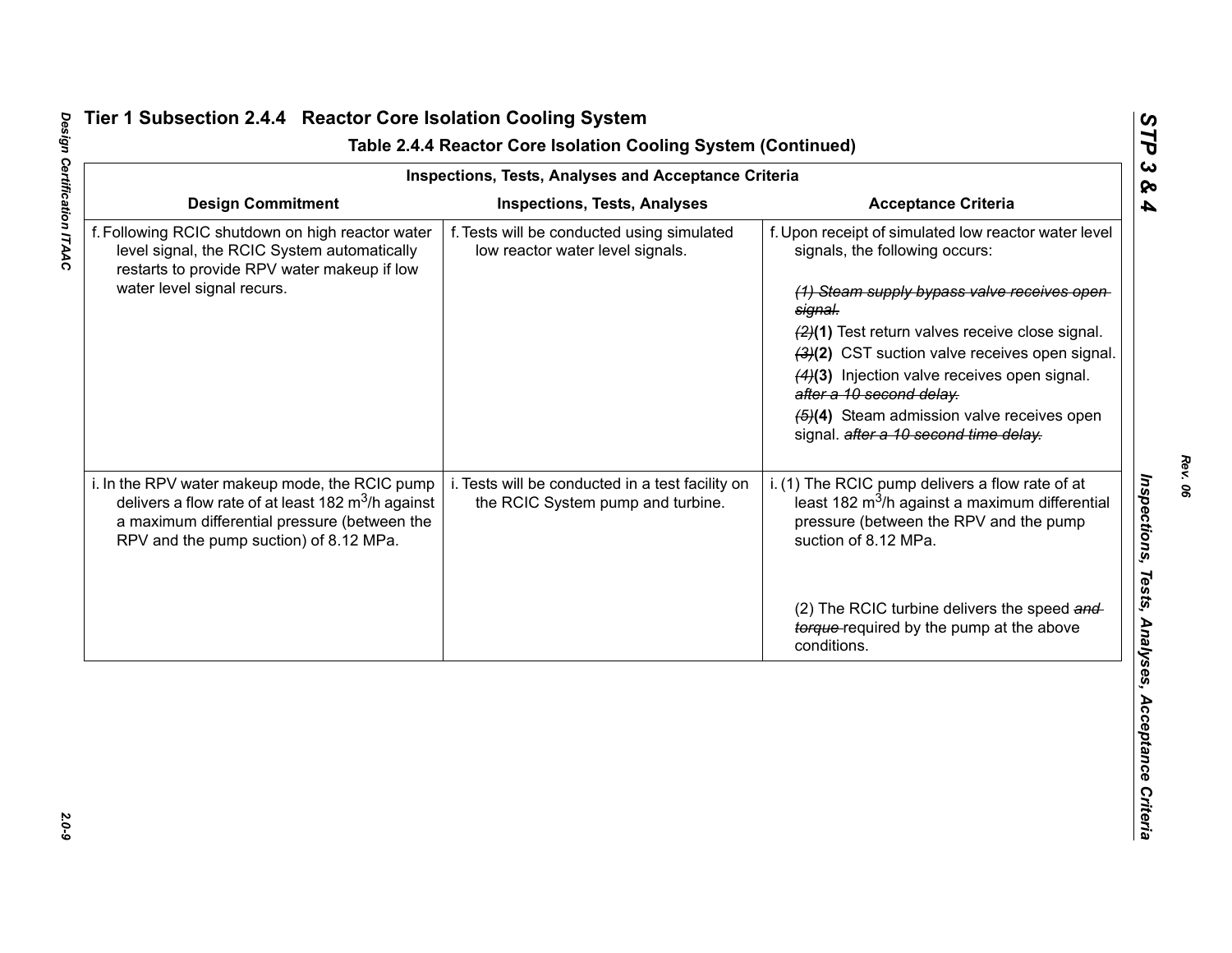|                                              | <b>Inspections, Tests, Analyses and Acceptance Criteria</b>                                                                                                                                                                                                                                                                                                                                                                                                                                                                                                                                                           |                                                                 |
|----------------------------------------------|-----------------------------------------------------------------------------------------------------------------------------------------------------------------------------------------------------------------------------------------------------------------------------------------------------------------------------------------------------------------------------------------------------------------------------------------------------------------------------------------------------------------------------------------------------------------------------------------------------------------------|-----------------------------------------------------------------|
| <b>Design Commitment</b>                     | <b>Inspections, Tests, Analyses</b>                                                                                                                                                                                                                                                                                                                                                                                                                                                                                                                                                                                   | <b>Acceptance Criteria</b>                                      |
| j. The RCIC System pump has sufficient NPSH. | Inspections, tests and analyses will be<br>performed based upon the as-built system.<br>NPSH tests of the pump will be performed<br>at a test facility. The analyses will consider<br>the effects of:<br>(1) Pressure losses for pump inlet piping<br>and components.<br>(2) Suction from the suppression pool<br>with water level at the minimum<br>value.<br>(3) 50% blockage of pump suction-<br>strainers Analytically derived<br>values for blockage of pump<br>suction strainers based upon the<br>as-built system.<br>(4) Design basis fluid temperature (77°C)<br>(5) Containment at atmospheric<br>pressure. | j. The available NPSH exceeds the NPSH<br>required by the pump. |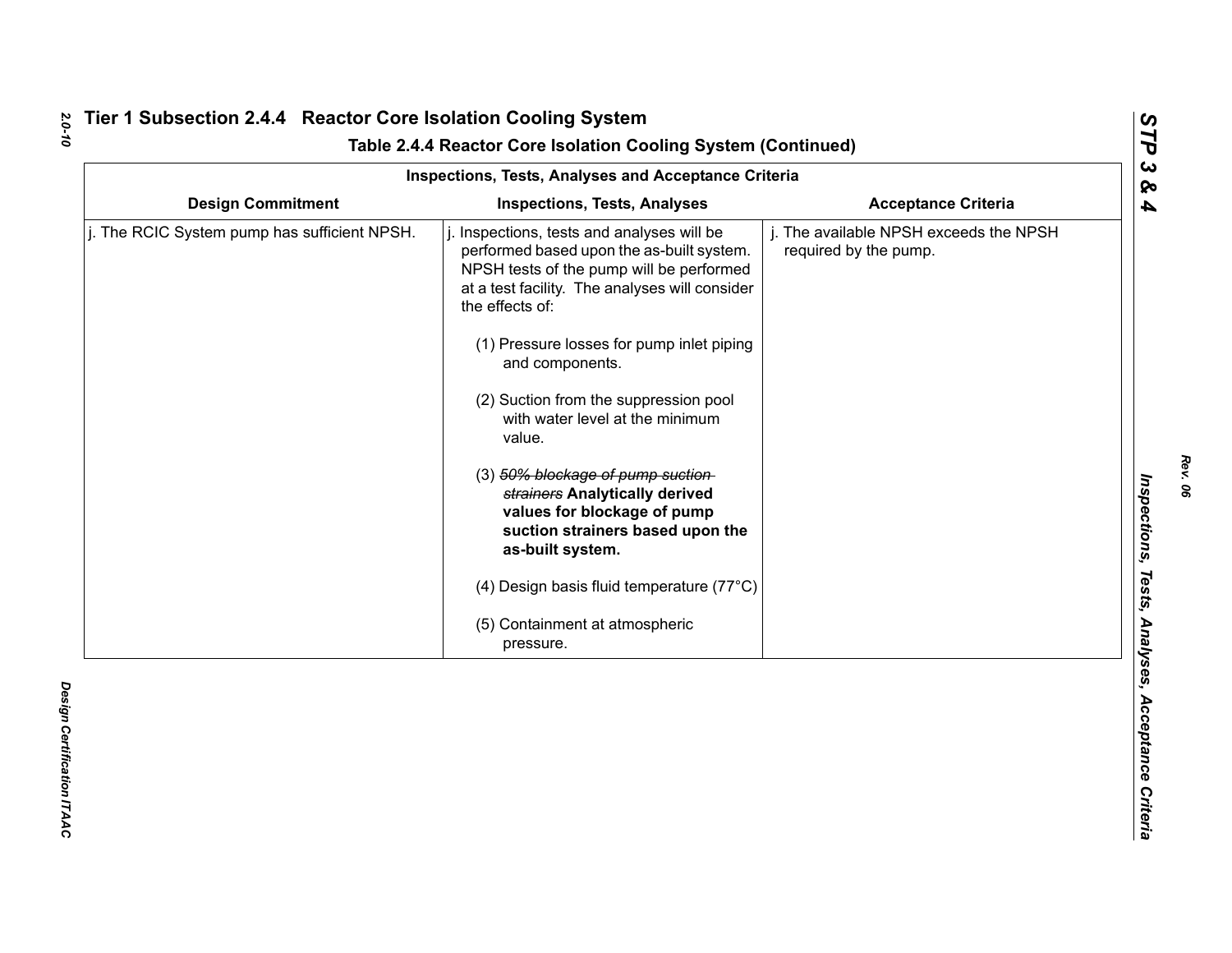| <b>Inspections, Tests, Analyses and Acceptance Criteria</b><br><b>Design Commitment</b><br><b>Inspections, Tests, Analyses</b><br><b>Acceptance Criteria</b><br>1. The basic configuration of the new and-spent<br>1. Inspections of the as-built system will be<br>fuel racks is described in Section 2.5.6.<br>conducted<br>Section 2.5.6<br>2. The new and spent fuel racks maintain a<br>2. Analyses will be performed to determine<br>the keff of the as-built new and spent fuel<br>subcriticality of at least 5% Δk under dry or<br>flooded conditions.<br>racks.<br>3. The rack arrangement prevents accidental<br>3. Inspections of the as-built new and spent<br>3. The rack arrangement prevents accidental<br>insertion of fuel assemblies between adjacent<br>insertion of fuel assemblies between adjacent<br>fuel racks will be performed<br>racks.<br>racks.<br>the rack arrangement allows flow to prevent the<br>4. The rack arrangement allows flow to prevent the<br>4. An analysis of the as-built spent fuel rack<br>water from exceeding 100°C.<br>water from exceeding 100°C. |                                    |  |
|-------------------------------------------------------------------------------------------------------------------------------------------------------------------------------------------------------------------------------------------------------------------------------------------------------------------------------------------------------------------------------------------------------------------------------------------------------------------------------------------------------------------------------------------------------------------------------------------------------------------------------------------------------------------------------------------------------------------------------------------------------------------------------------------------------------------------------------------------------------------------------------------------------------------------------------------------------------------------------------------------------------------------------------------------------------------------------------------------------|------------------------------------|--|
|                                                                                                                                                                                                                                                                                                                                                                                                                                                                                                                                                                                                                                                                                                                                                                                                                                                                                                                                                                                                                                                                                                       |                                    |  |
| 1. The as-built new and spent fuel storage racks<br>conform with the basic configuration described in                                                                                                                                                                                                                                                                                                                                                                                                                                                                                                                                                                                                                                                                                                                                                                                                                                                                                                                                                                                                 |                                    |  |
| 2. An analysis report exists which concludes that<br>the new and spent fuel racks have a subcriticality<br>of at least 5% Δk under dry or flooded conditions.                                                                                                                                                                                                                                                                                                                                                                                                                                                                                                                                                                                                                                                                                                                                                                                                                                                                                                                                         |                                    |  |
|                                                                                                                                                                                                                                                                                                                                                                                                                                                                                                                                                                                                                                                                                                                                                                                                                                                                                                                                                                                                                                                                                                       |                                    |  |
| 4. An analysis report exists which concludes that                                                                                                                                                                                                                                                                                                                                                                                                                                                                                                                                                                                                                                                                                                                                                                                                                                                                                                                                                                                                                                                     |                                    |  |
| maximum water temperature.                                                                                                                                                                                                                                                                                                                                                                                                                                                                                                                                                                                                                                                                                                                                                                                                                                                                                                                                                                                                                                                                            | will be performed to determine the |  |
|                                                                                                                                                                                                                                                                                                                                                                                                                                                                                                                                                                                                                                                                                                                                                                                                                                                                                                                                                                                                                                                                                                       |                                    |  |
|                                                                                                                                                                                                                                                                                                                                                                                                                                                                                                                                                                                                                                                                                                                                                                                                                                                                                                                                                                                                                                                                                                       |                                    |  |
|                                                                                                                                                                                                                                                                                                                                                                                                                                                                                                                                                                                                                                                                                                                                                                                                                                                                                                                                                                                                                                                                                                       |                                    |  |
|                                                                                                                                                                                                                                                                                                                                                                                                                                                                                                                                                                                                                                                                                                                                                                                                                                                                                                                                                                                                                                                                                                       |                                    |  |
|                                                                                                                                                                                                                                                                                                                                                                                                                                                                                                                                                                                                                                                                                                                                                                                                                                                                                                                                                                                                                                                                                                       |                                    |  |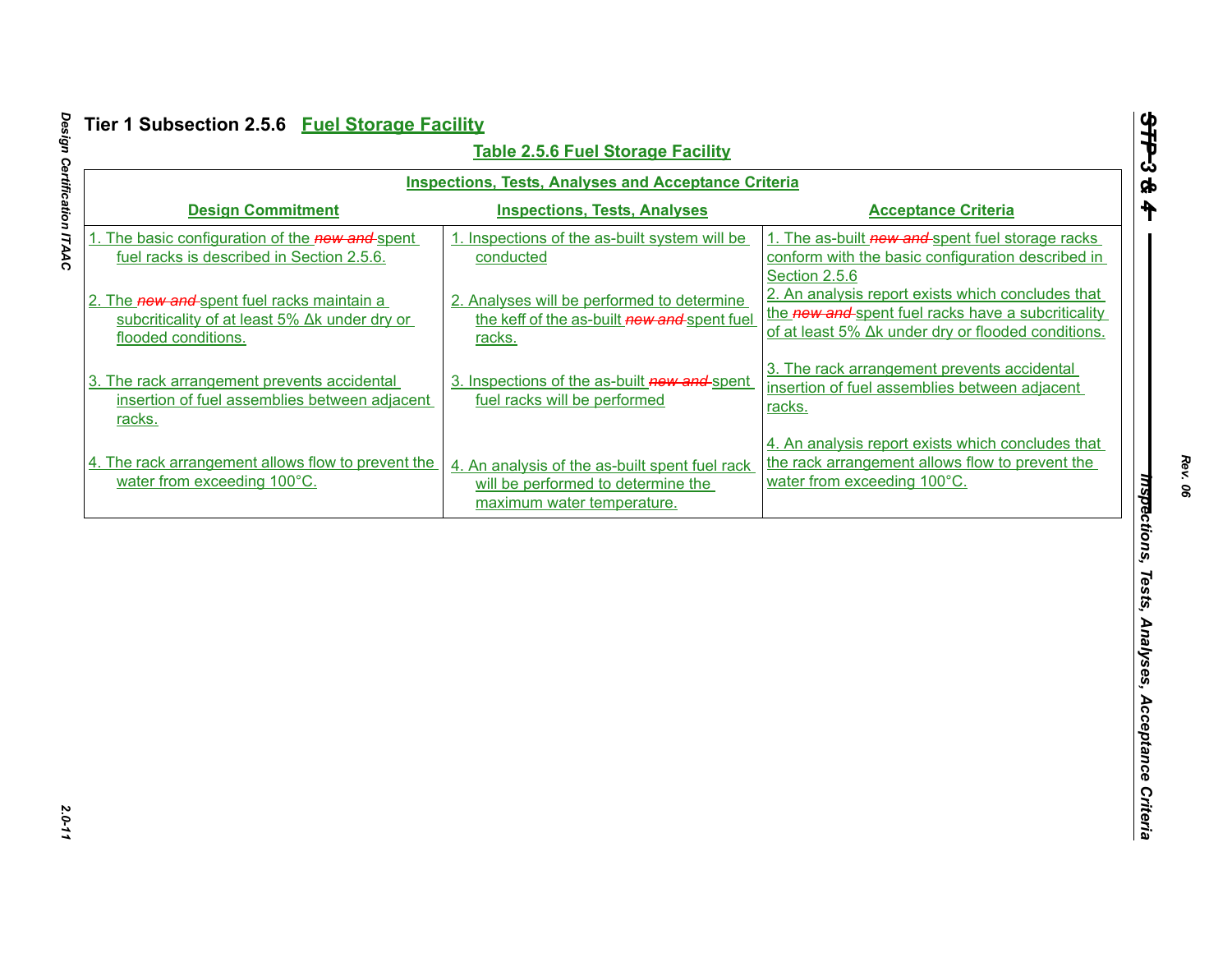| <b>Design Commitment</b><br><b>Inspections, Tests, Analyses</b><br><b>Acceptance Criteria</b><br>Inspection of the as-built EMS and NEMS<br>The as-built EMS and NEMS conform-<br>1.<br>$1_{-}$<br>System providing the ECFs and NECFs is<br>equipment implementing the ECFs and<br>equipment implementing the ECFs and<br>defined in Section 2.7.5.<br>the NECFs will be conducted.<br>NECFs conforms with the description in<br>Section 2.7.5.<br><b>EMS The ECFs uses use a deterministic</b><br><b>EMS The ECFs uses use a deterministic</b><br>2.<br>Tests of the <b>EMS ECFs</b> communications<br>2.<br>protocol protocols will be conducted in a<br>communications <b>protocol</b> protocols.<br>communications <b>protocol</b> protocols.<br>test facility.<br>Tests on the <b>EMS ECFs</b> data communications<br>Data communications from <b>EMS equipment</b><br><b>EMS communications Equipment</b><br>3.<br>3.<br>implementing the ECFs to non-safety-<br>implementing the ECFs only permits data<br>will be conducted in a test facility.<br>related systems or devices uses use an<br>transfer from the EMS safety-related to the<br>isolating transmission medium and buffering<br>non-safety-related systems or devices.<br>devices. Data cannot be transmitted from<br>Control or timing signals are not exchanged<br>between EMS safety-related and non-<br>the non-safety-related side to EMS<br>equipment implementing the ECFs.<br>safety-related systems or devices. | 1. The equipment eomprising the Multiplexing |    |  | <b>Inspections, Tests, Analyses and Acceptance Criteria</b> |  |
|----------------------------------------------------------------------------------------------------------------------------------------------------------------------------------------------------------------------------------------------------------------------------------------------------------------------------------------------------------------------------------------------------------------------------------------------------------------------------------------------------------------------------------------------------------------------------------------------------------------------------------------------------------------------------------------------------------------------------------------------------------------------------------------------------------------------------------------------------------------------------------------------------------------------------------------------------------------------------------------------------------------------------------------------------------------------------------------------------------------------------------------------------------------------------------------------------------------------------------------------------------------------------------------------------------------------------------------------------------------------------------------------------------------------------------------------------------------------------------------------|----------------------------------------------|----|--|-------------------------------------------------------------|--|
|                                                                                                                                                                                                                                                                                                                                                                                                                                                                                                                                                                                                                                                                                                                                                                                                                                                                                                                                                                                                                                                                                                                                                                                                                                                                                                                                                                                                                                                                                              |                                              |    |  |                                                             |  |
|                                                                                                                                                                                                                                                                                                                                                                                                                                                                                                                                                                                                                                                                                                                                                                                                                                                                                                                                                                                                                                                                                                                                                                                                                                                                                                                                                                                                                                                                                              |                                              |    |  |                                                             |  |
|                                                                                                                                                                                                                                                                                                                                                                                                                                                                                                                                                                                                                                                                                                                                                                                                                                                                                                                                                                                                                                                                                                                                                                                                                                                                                                                                                                                                                                                                                              |                                              | 2. |  |                                                             |  |
|                                                                                                                                                                                                                                                                                                                                                                                                                                                                                                                                                                                                                                                                                                                                                                                                                                                                                                                                                                                                                                                                                                                                                                                                                                                                                                                                                                                                                                                                                              |                                              | 3. |  |                                                             |  |
|                                                                                                                                                                                                                                                                                                                                                                                                                                                                                                                                                                                                                                                                                                                                                                                                                                                                                                                                                                                                                                                                                                                                                                                                                                                                                                                                                                                                                                                                                              |                                              |    |  |                                                             |  |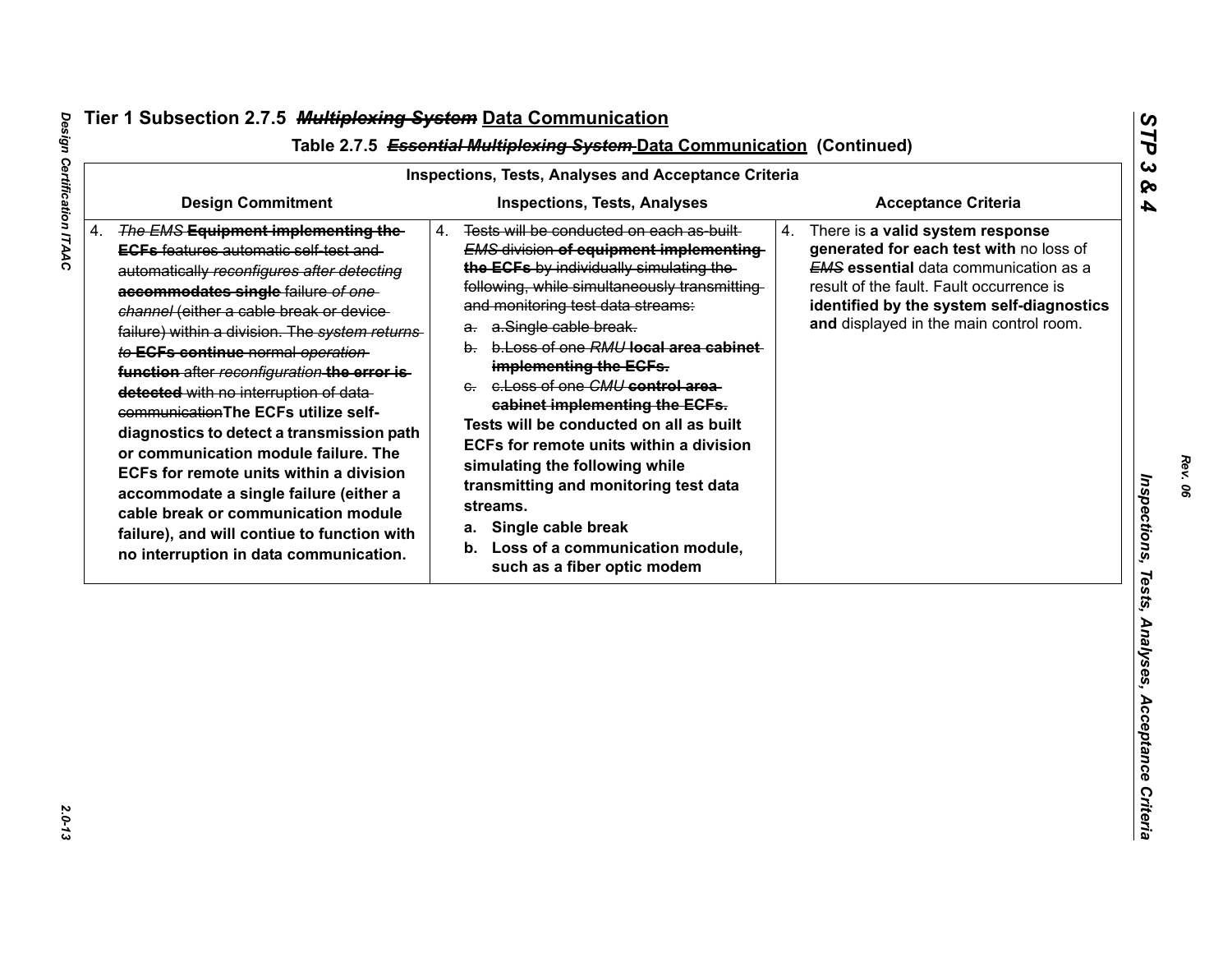| <b>Inspections, Tests, Analyses and Acceptance Criteria</b> |                                                                                                                                                                                                                                                                                                                           |    |                                                                                                                                                                                                                                                                       |                            |                                                                                                                                                                                                                                                                                                                                                                                                       |  |
|-------------------------------------------------------------|---------------------------------------------------------------------------------------------------------------------------------------------------------------------------------------------------------------------------------------------------------------------------------------------------------------------------|----|-----------------------------------------------------------------------------------------------------------------------------------------------------------------------------------------------------------------------------------------------------------------------|----------------------------|-------------------------------------------------------------------------------------------------------------------------------------------------------------------------------------------------------------------------------------------------------------------------------------------------------------------------------------------------------------------------------------------------------|--|
|                                                             | <b>Design Commitment</b>                                                                                                                                                                                                                                                                                                  |    | <b>Inspections, Tests, Analyses</b>                                                                                                                                                                                                                                   | <b>Acceptance Criteria</b> |                                                                                                                                                                                                                                                                                                                                                                                                       |  |
| 5 <sub>1</sub>                                              | Loss of data communications in a division of<br><b>EMS equipment implementing the ECFs</b><br>does not cause transient or erroneous data<br>to occur at system outputs.                                                                                                                                                   | 5. | Tests will be performed in one division of<br><b>EMS equipment implementing the ECFs</b><br>at a time. While simulated input signals are<br>being transmitted cable segments in<br>redundant paths will be disconnected and<br><b>EMS the ECFs</b> outputs monitored. | 5.                         | Data communication is lost without<br>generation of transient or erroneous signals.                                                                                                                                                                                                                                                                                                                   |  |
| 6.                                                          | Each of four EMS divisions of equipment<br>implementing the ECFs is powered from its<br>respective division's uniterruptible Class<br>1E DC division vital AC power. In the EMS<br>For the ECFs, independence is provided<br>between Class 1E divisions, and between<br>Class 1E divisions and non-Class 1E<br>equipment. | 6. | Tests will be performed on EMS<br>a.<br>equipment implementing the ECFs by<br>providing a test signal in only one Class<br>1E division at a time.<br>b. Inspection of the as-installed Class 1E<br>divisions in the EMS will be performed.                            | 6.                         | The test signal exists only in the Class<br>a.<br>1E division under test in the <b>EMS</b><br>equipment implementing the ECFs.<br>b. In the EMS For equipment<br>implementing the ECFs, physical<br>separation or electrical isolation exists<br>between Class 1E divisions. Physical<br>separation or electrical isolation exists<br>between these Class 1E divisions and<br>non-Class 1E equipment. |  |
|                                                             | 7. Main control room alarms and displays<br>provided for the <b>EMS ECFs</b> are as defined<br>in Section 2.7.5.                                                                                                                                                                                                          | 7. | Inspections will be performed on the main<br>control room alarms and displays for the<br><b>EMS ECFs.</b>                                                                                                                                                             | 7.                         | Alarms and displays exist or can be<br>retrieved in the main control room as defined<br>in Section 2.7.5.                                                                                                                                                                                                                                                                                             |  |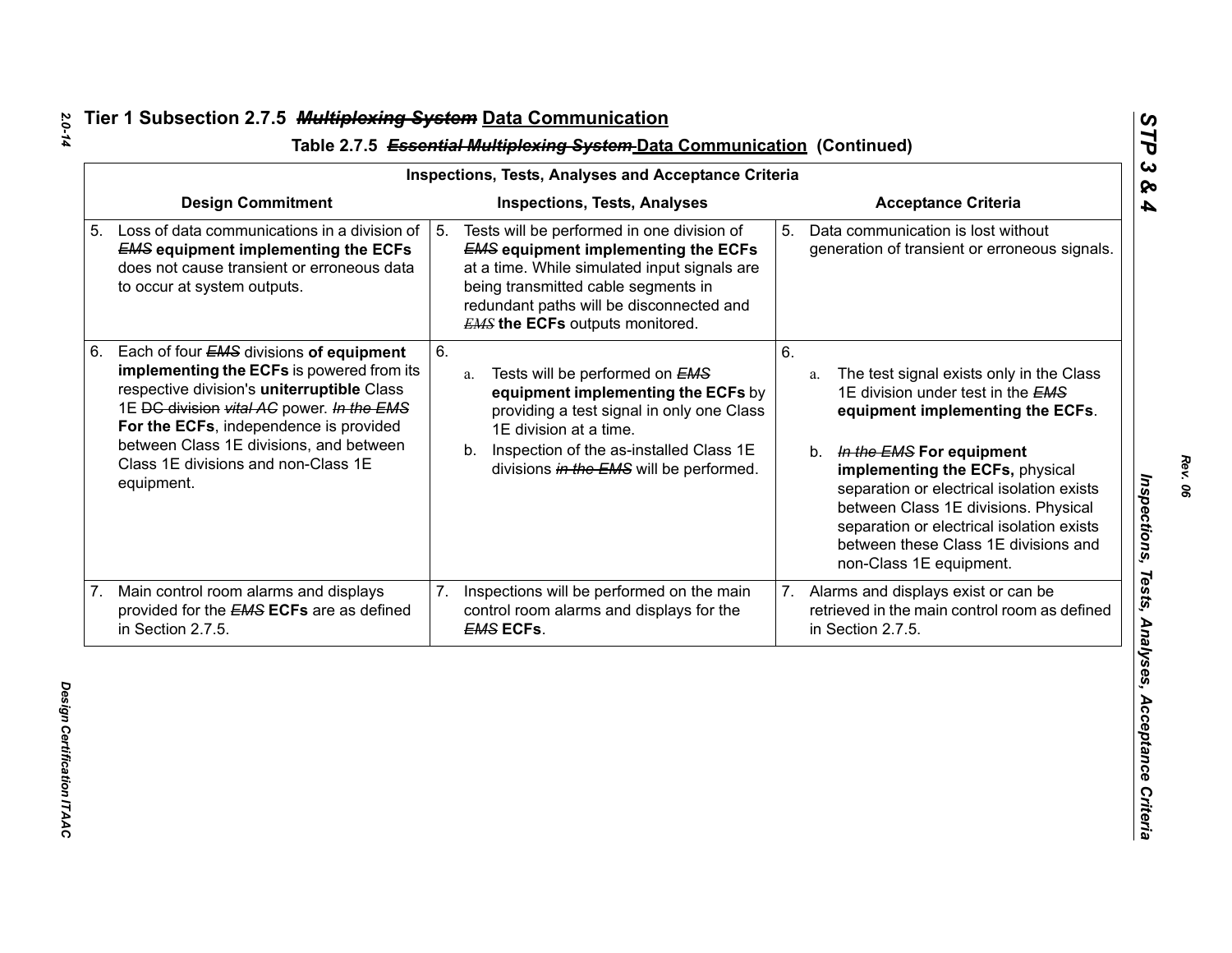| <b>Inspections, Tests, Analyses and Acceptance Criteria</b> |                                                                                                                                                                                                               |                                                                                                                                                  |                                                                                                                                                                                                                                                                                                                                |  |  |  |
|-------------------------------------------------------------|---------------------------------------------------------------------------------------------------------------------------------------------------------------------------------------------------------------|--------------------------------------------------------------------------------------------------------------------------------------------------|--------------------------------------------------------------------------------------------------------------------------------------------------------------------------------------------------------------------------------------------------------------------------------------------------------------------------------|--|--|--|
|                                                             | <b>Design Commitment</b>                                                                                                                                                                                      | <b>Inspections, Tests, Analyses</b>                                                                                                              | <b>Acceptance Criteria</b>                                                                                                                                                                                                                                                                                                     |  |  |  |
|                                                             | 11. EPD System interrupting devices (circuit<br>breakers and fuses) are coordinated to the<br>maximum extent possible, so that the<br>circuit interrupter closest to the fault opens<br>before other devices. | 11. Analyses for the as-built EPD System to<br>determine circuit interrupting device<br>coordination will be performed.                          | 11. Analyses for the as-built EPD System exist<br>and conclude that, to the maximum extent<br>possible, the analyzed circuit interrupter<br>closest to the fault will open before other<br>devices. For instances where coordination<br>cannot be practically achieved, the analysis<br>will justify the lack of coordination. |  |  |  |
|                                                             | 22. The EPD System supplies an operating<br>voltage at the terminals of the Class 1E<br>utilization equipment that is within the<br>utilization equipment's voltage tolerance<br>limits.                      | $\overline{22}$ .<br>Analyses for the as-built EPD System<br>a.<br>to determine voltage drops will be<br>performed.                              | 22.<br>a. Analyses for the as-built EPD System<br>exist and conclude that the analyzed<br>operating voltage supplied at the<br>terminals of the Class 1E utilization<br>equipment is within the utilization<br>equipment's voltage tolerance limits, as<br>determined by their nameplate ratings.                              |  |  |  |
|                                                             |                                                                                                                                                                                                               | b. Tests of the as-built Class 1E EPD<br>System will be conducted by operating<br>connected Class 1E loads at their<br>analyzed minimum voltage. | b. Connected Class 1E loads operate at<br>their analyzed minimum voltage, as-<br>determined by the voltage drop-<br>analyses.                                                                                                                                                                                                  |  |  |  |
|                                                             |                                                                                                                                                                                                               | b. Type tests at manufacturer's shop<br>will be performed for the operating<br>voltage range of the Class 1E<br>electrical equipment.            | eb. Manufacturer's type test reports<br>exist and conclude that the<br>operating range is within the tested<br>voltage range for the Class 1E<br>electrical equipment.                                                                                                                                                         |  |  |  |

Design Certification ITAAC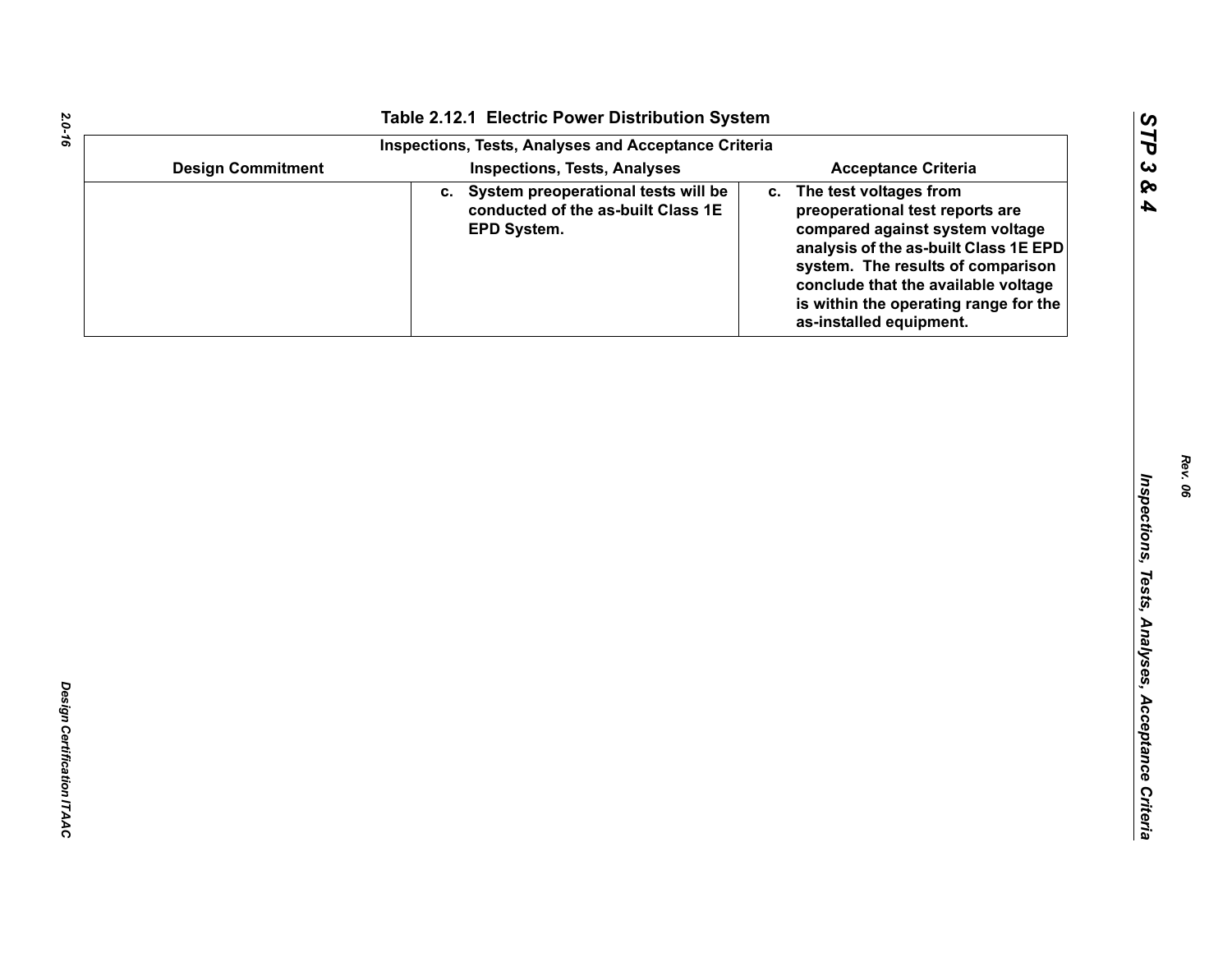| Table 2.12.12 Direct Current Power Supply                   |                                                                                                                                                                                                                                                      |                                                                                                                                                              |                                                                                                                                                                                                                                                                                                                                                                                                  |  |  |  |
|-------------------------------------------------------------|------------------------------------------------------------------------------------------------------------------------------------------------------------------------------------------------------------------------------------------------------|--------------------------------------------------------------------------------------------------------------------------------------------------------------|--------------------------------------------------------------------------------------------------------------------------------------------------------------------------------------------------------------------------------------------------------------------------------------------------------------------------------------------------------------------------------------------------|--|--|--|
| <b>Inspections, Tests, Analyses and Acceptance Criteria</b> |                                                                                                                                                                                                                                                      |                                                                                                                                                              |                                                                                                                                                                                                                                                                                                                                                                                                  |  |  |  |
|                                                             | <b>Design Commitment</b>                                                                                                                                                                                                                             | <b>Inspections, Tests, Analyses</b>                                                                                                                          | <b>Acceptance Criteria</b>                                                                                                                                                                                                                                                                                                                                                                       |  |  |  |
|                                                             | Class 1E DC electrical distribution<br>system circuit interrupting devices (circuit<br>breakers and fuses) are coordinated to<br>the maximum extent possible, so that<br>the circuit interrupter closest to the fault<br>opens before other devices. | 8.<br>Analyses for the as-built Class 1E DC<br>electrical distribution system to<br>determine circuit interrupting device<br>coordination will be performed. | 8. Analyses for the as-built Class 1E DC<br>electrical distribution system circuit<br>interrupting devices exist and conclude<br>that, to the maximum extent possible,<br>the analyzed circuit interrupter closest to<br>the fault will open before other devices.<br>For instances where coordination cannot<br>be practically achieved, the analysis will<br>justify the lack of coordination. |  |  |  |
|                                                             |                                                                                                                                                                                                                                                      |                                                                                                                                                              |                                                                                                                                                                                                                                                                                                                                                                                                  |  |  |  |
|                                                             |                                                                                                                                                                                                                                                      |                                                                                                                                                              |                                                                                                                                                                                                                                                                                                                                                                                                  |  |  |  |
|                                                             |                                                                                                                                                                                                                                                      |                                                                                                                                                              |                                                                                                                                                                                                                                                                                                                                                                                                  |  |  |  |
|                                                             |                                                                                                                                                                                                                                                      |                                                                                                                                                              |                                                                                                                                                                                                                                                                                                                                                                                                  |  |  |  |
|                                                             |                                                                                                                                                                                                                                                      |                                                                                                                                                              |                                                                                                                                                                                                                                                                                                                                                                                                  |  |  |  |
|                                                             |                                                                                                                                                                                                                                                      |                                                                                                                                                              |                                                                                                                                                                                                                                                                                                                                                                                                  |  |  |  |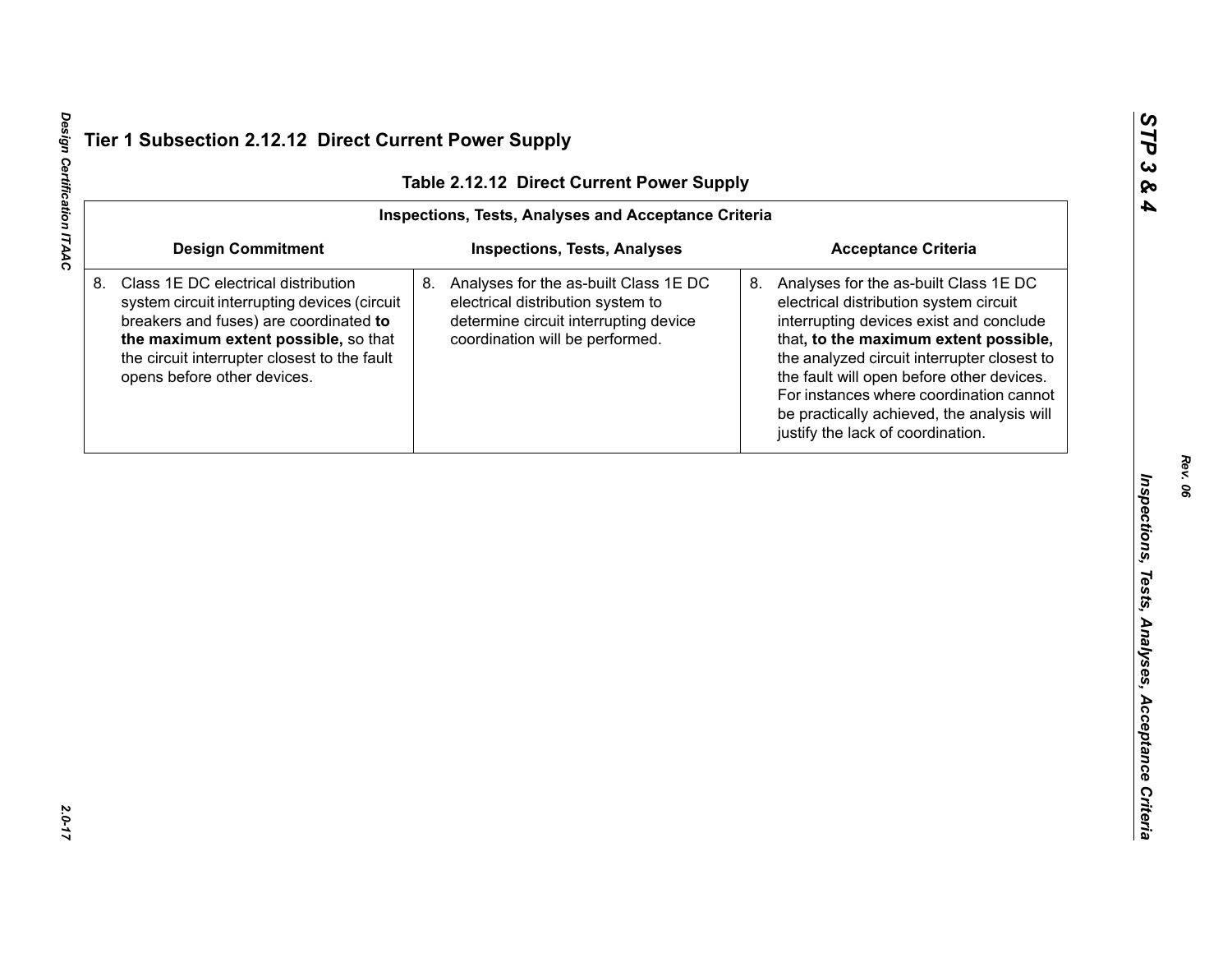| <b>Inspections, Tests, Analyses and Acceptance Criteria</b>                                                                                                                                                          |                                                                                                                                                                                                                                                            |                                                                                                                                                                                                                                                                                                                                         |  |  |  |
|----------------------------------------------------------------------------------------------------------------------------------------------------------------------------------------------------------------------|------------------------------------------------------------------------------------------------------------------------------------------------------------------------------------------------------------------------------------------------------------|-----------------------------------------------------------------------------------------------------------------------------------------------------------------------------------------------------------------------------------------------------------------------------------------------------------------------------------------|--|--|--|
| <b>Design Commitment</b>                                                                                                                                                                                             | <b>Inspections, Tests, Analyses</b>                                                                                                                                                                                                                        | <b>Acceptance Criteria</b>                                                                                                                                                                                                                                                                                                              |  |  |  |
| The Class 1E DC electrical distribution<br>system supplies an operating voltage at<br>the terminals of the Class 1E utilization<br>equipment that is within the utilization<br>equipment's voltage tolerance limits. | $\overline{11}$ .<br>a. Analyses for the as-built Class 1E DC<br>electrical distribution system to<br>determine system voltage drops will<br>be performed.                                                                                                 | 11.<br>a. Analyses for the as-built Class 1E DC<br>electrical distribution system exist and<br>conclude that the analyzed operating<br>voltage supplied at the terminals of<br>the Class 1E utilization equipment is<br>within the utilization equipment's<br>voltage tolerance limits, as<br>determined by their nameplate<br>ratings. |  |  |  |
|                                                                                                                                                                                                                      | b. Tests of the as-built Class 1E DC<br>system will be conducted by operating<br>connected Class 1E loads at less than<br>or equal to the minimum allowable<br>battery voltage and at greater than or<br>equal to the maximum battery<br>charging voltage. | b. Connected as-built Class 1E loads<br>operate at less than or equal to the<br>minimum allowable battery voltage<br>and at greater than or equal to the<br>maximum battery charging voltage.                                                                                                                                           |  |  |  |
|                                                                                                                                                                                                                      | b. Type tests at manufacturer's shop<br>will be performed for the operating<br>voltage range of the Class 1E DC<br>electrical equipment.                                                                                                                   | <b>Manufacturer's type test reports</b><br>b.<br>exist and conclude that the<br>operating range is within the tested<br>voltage range for the Class 1E DC<br>electrical equipment.                                                                                                                                                      |  |  |  |
|                                                                                                                                                                                                                      | c. System preoperational tests will be<br>conducted on the as-built Class 1E<br>DC system.                                                                                                                                                                 | c. The test voltages from<br>preoperational test reports are<br>compared against system voltage<br>analysis of the as-built Class 1E<br>EPD system. The results of<br>comparison conclude that the<br>available voltage is within the<br>operating range for the as-installed<br>DC equipment.                                          |  |  |  |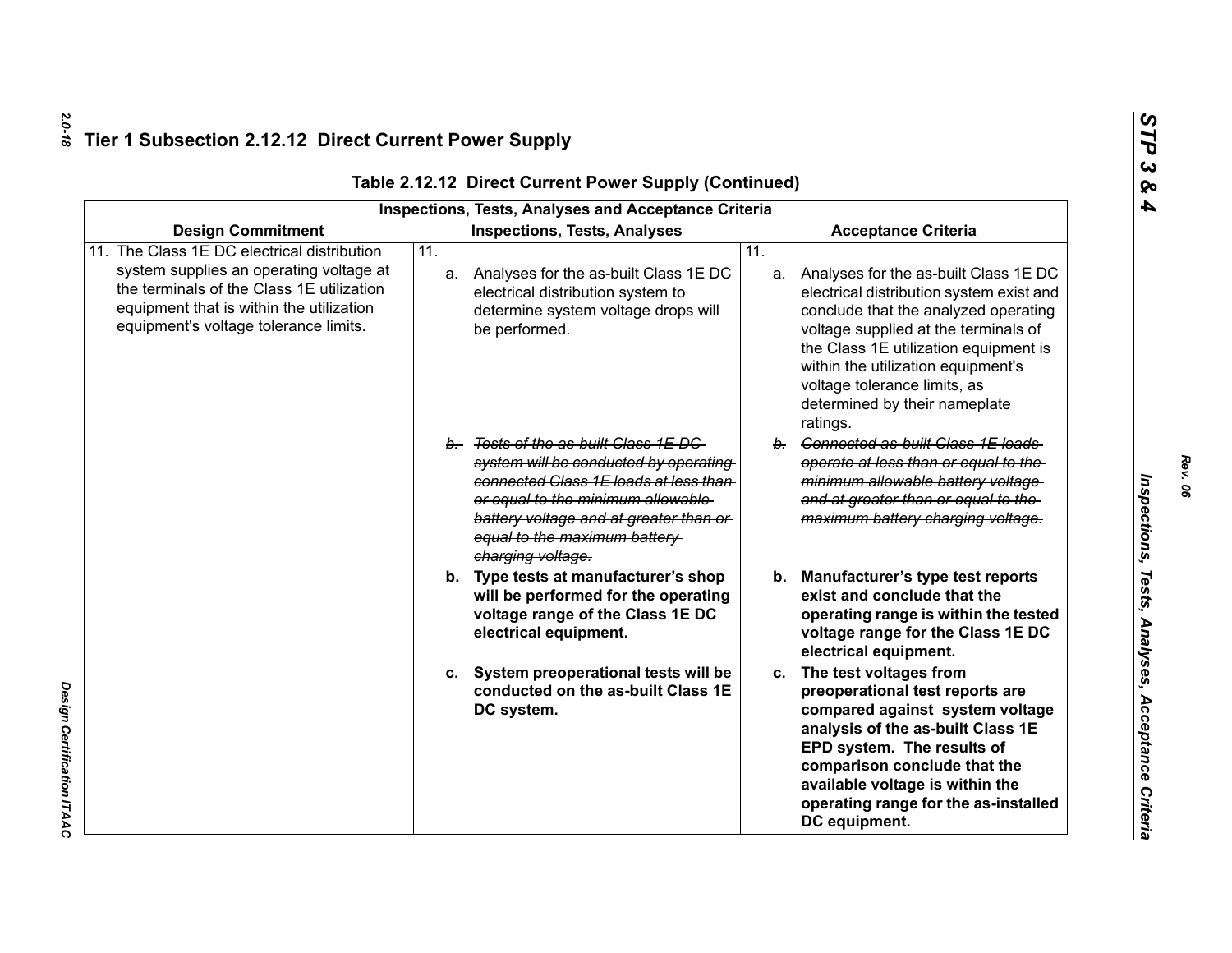Design Certification ITAAC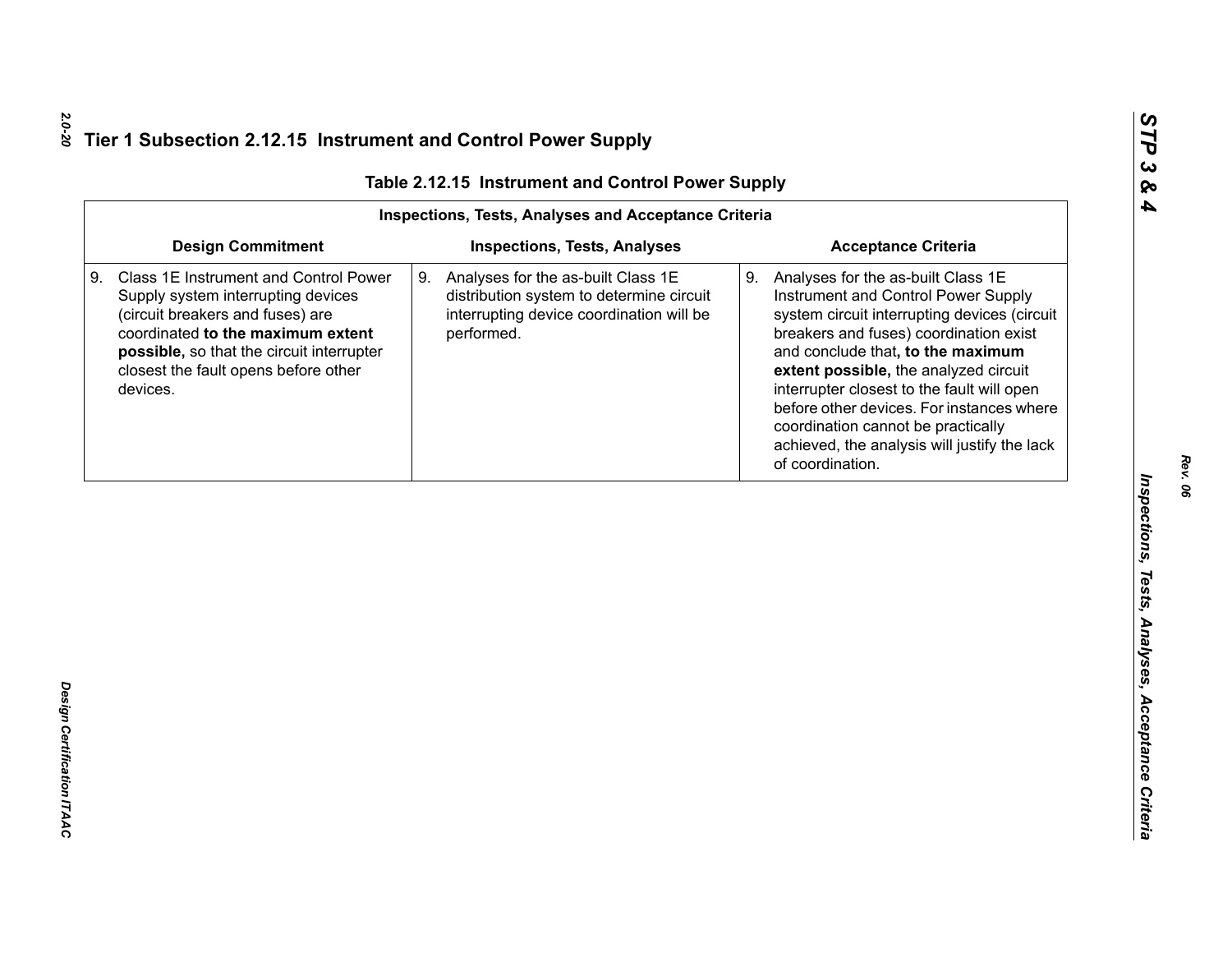| <b>Design Commitment</b> |                                                                                                                                                                                                                                                          | <b>Inspections, Tests, Analyses and Acceptance</b><br>Criteria<br><b>Inspections, Tests, Analyses</b> |                                                                                                                                                                                                       |       | <b>Acceptance Criteria</b>                                                                                                                                                                                                                                                                                                    |
|--------------------------|----------------------------------------------------------------------------------------------------------------------------------------------------------------------------------------------------------------------------------------------------------|-------------------------------------------------------------------------------------------------------|-------------------------------------------------------------------------------------------------------------------------------------------------------------------------------------------------------|-------|-------------------------------------------------------------------------------------------------------------------------------------------------------------------------------------------------------------------------------------------------------------------------------------------------------------------------------|
|                          | 1. The basic configuration for the FCS is as shown<br><del>on Figure 2.14.8.</del>                                                                                                                                                                       | conducted.                                                                                            | Inspections of the as-built system will be                                                                                                                                                            |       | The as-built FCS conforms with the basic-<br>configuration shown on Figure 2.14.8.                                                                                                                                                                                                                                            |
| $2 -$                    | The ASME Code components of the FCS retain<br>their pressure boundary integrity under internal-<br>pressures that will be experienced during service.                                                                                                    | $2 -$                                                                                                 | A pressure test will be conducted on those Code<br>components of the FCS required to be pressure<br>tested by the ASME code.                                                                          | $2 -$ | The results of the pressure test of the ASME code<br>components of the FCS conform with the<br>requirements in the ASME Code, Section III.                                                                                                                                                                                    |
|                          | 3. Each of the two FCS divisions is powered from<br>the respective Class 1E division as shown on-<br>Figure 2.14.8. In the FCS, independence is<br>provided between Class 1E divisions, and<br>between Class 1E divisions and non-Class 1E<br>equipment. | 3.<br>a-                                                                                              | Tests will be performed in the FCS by<br>providing a test signal in only one Class 1E<br>division at a time.<br>b. Inspection of the as-installed Class 1E<br>divisions in the FCS will be performed. | З.    | The test signal exists only in the Class 1E<br>a-<br>division under test in the FCS.<br>b. Physical separation or electrical isolation<br>exists between Class 1E divisions in the<br><b>FCS. Physical separation or electrical</b><br>isolation exists between Class 1E divisions.<br>and non-Class 1E equipment in the FCS. |
|                          | Each mechanical division of the FCS (Divisions B,<br>$4 -$<br>C) is physically separated from the other-<br>divisions.                                                                                                                                   | $^{4-}$                                                                                               | Inspections of the as-built FCS will be conducted.                                                                                                                                                    |       | Each mechanical division of the FCS is physically<br>separated from the other mechanical divisions of<br>FCS by structural and/or fire barriers.                                                                                                                                                                              |
| 5.                       | Main control room displays and controls provided<br>for the FCS are as defined in Section 2.14.8.                                                                                                                                                        | $5-$                                                                                                  | Inspections will be performed on the main control-<br>room displays and controls for the FCS.                                                                                                         | $5-$  | Displays and controls exist or can be retrieved in<br>the main control room as defined in Section-<br><del>2.14.8.</del>                                                                                                                                                                                                      |
|                          | 6. RSS display and control provided for the FCS are<br>as defined in Section 2.14.8.                                                                                                                                                                     | $6-$                                                                                                  | Inspections will be performed on the RSS display-<br>and control for the FCS.                                                                                                                         | $6-$  | Display and control exists on the RSS as defined<br>in Section 2.14.8.                                                                                                                                                                                                                                                        |
|                          | -MOVs designated in Section 2.14.8 as having an-<br>active safety-related function open and close-<br>under differential pressure and fluid flow and<br>temperature conditions.                                                                          | $\mathcal{Z}_{-}$<br>conditions.                                                                      | Tests of installed valves for both opening and<br>closing will be conducted under preoperational-<br>differential pressure, fluid flow, and temperature                                               | $7 -$ | Upon receipt of the actuating signal, each MOV<br>both opens and closes, depending on the valve's<br>safety function.                                                                                                                                                                                                         |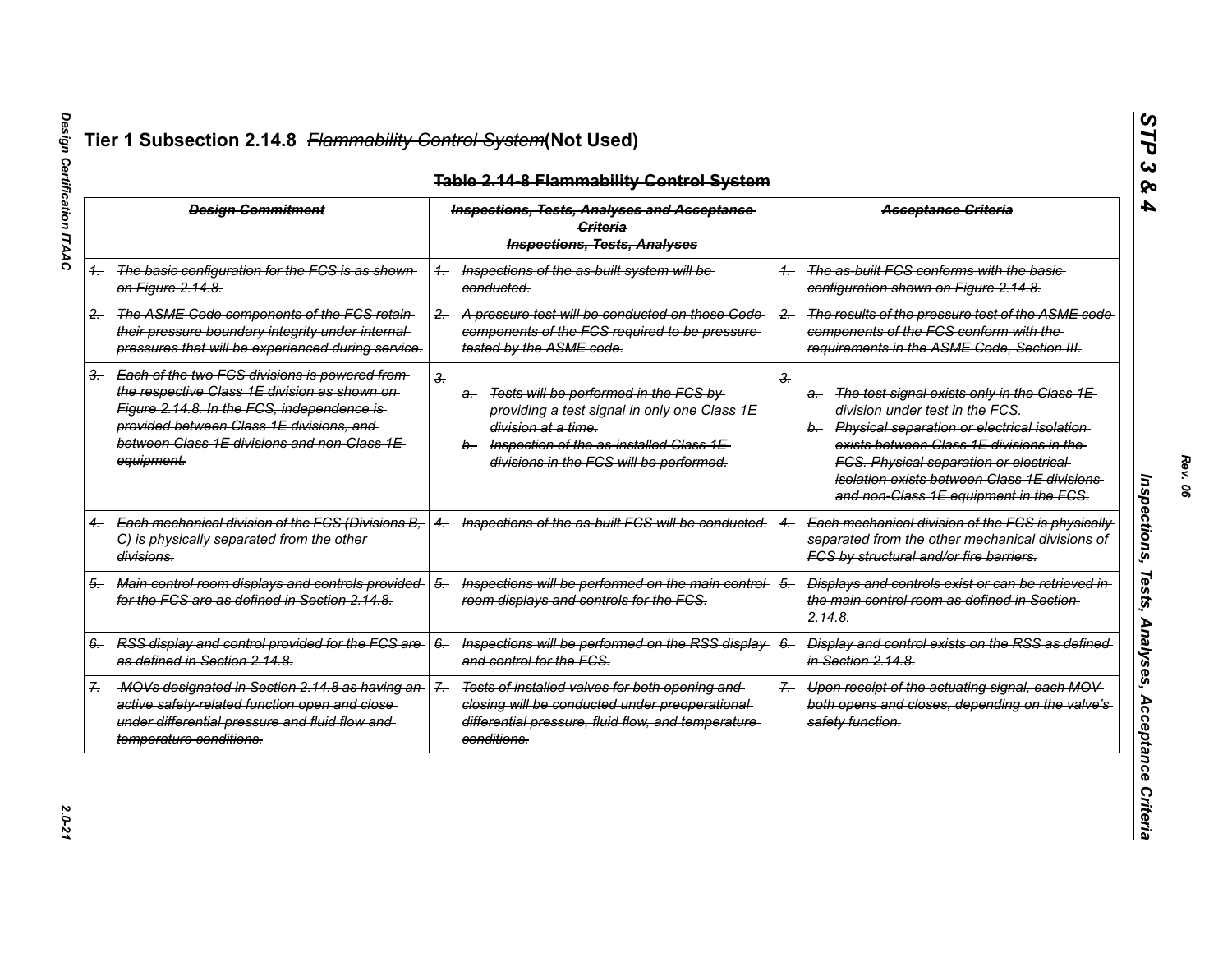| <b>Design Commitment</b> |                                                                                                                                                                            | <b>Inspections, Tests, Analyses and Acceptance</b><br><b>Criteria</b><br><b>Inspections, Tests, Analyses</b> |                                                                                                                                                                   |      | <b>Acceptance Criteria</b>                                                                                                                                                |
|--------------------------|----------------------------------------------------------------------------------------------------------------------------------------------------------------------------|--------------------------------------------------------------------------------------------------------------|-------------------------------------------------------------------------------------------------------------------------------------------------------------------|------|---------------------------------------------------------------------------------------------------------------------------------------------------------------------------|
|                          | 8. CVs designated in Section 2.14.8 as having an-<br>active safety-related function open and close-<br>under system pressure, fluid flow, and<br>temperature conditions.   | $8-$                                                                                                         | Tests of installed valves for both opening and<br>closing will be conducted under preoperational-<br>system pressure, fluid flow, and temperature-<br>conditions. | $8-$ | Based on the direction of the differential pressure-<br>across the valve, each CV opens or closes<br>depending upon the valve's safety functions.                         |
| 9.                       | The pneumatic valves shown on Figure 2.14.8 fail-<br>close in the event of loss of pneumatic pressure-<br>or loss of electrical power to the valve actuating-<br>solenoid. | $9-$                                                                                                         | Tests will be conducted on the as-built FCS-<br>pneumatic valves.                                                                                                 | $9-$ | The pneumatic valves shown on Figure 2.14.8 fail-<br>close in the event of loss of pneumatic pressure-<br>or loss of electrical power to the valve actuating<br>solenoid. |
|                          |                                                                                                                                                                            |                                                                                                              |                                                                                                                                                                   |      |                                                                                                                                                                           |
|                          |                                                                                                                                                                            |                                                                                                              |                                                                                                                                                                   |      |                                                                                                                                                                           |
|                          |                                                                                                                                                                            |                                                                                                              |                                                                                                                                                                   |      |                                                                                                                                                                           |
|                          |                                                                                                                                                                            |                                                                                                              |                                                                                                                                                                   |      |                                                                                                                                                                           |
|                          |                                                                                                                                                                            |                                                                                                              |                                                                                                                                                                   |      |                                                                                                                                                                           |
|                          |                                                                                                                                                                            |                                                                                                              |                                                                                                                                                                   |      |                                                                                                                                                                           |
|                          |                                                                                                                                                                            |                                                                                                              |                                                                                                                                                                   |      |                                                                                                                                                                           |
|                          |                                                                                                                                                                            |                                                                                                              |                                                                                                                                                                   |      |                                                                                                                                                                           |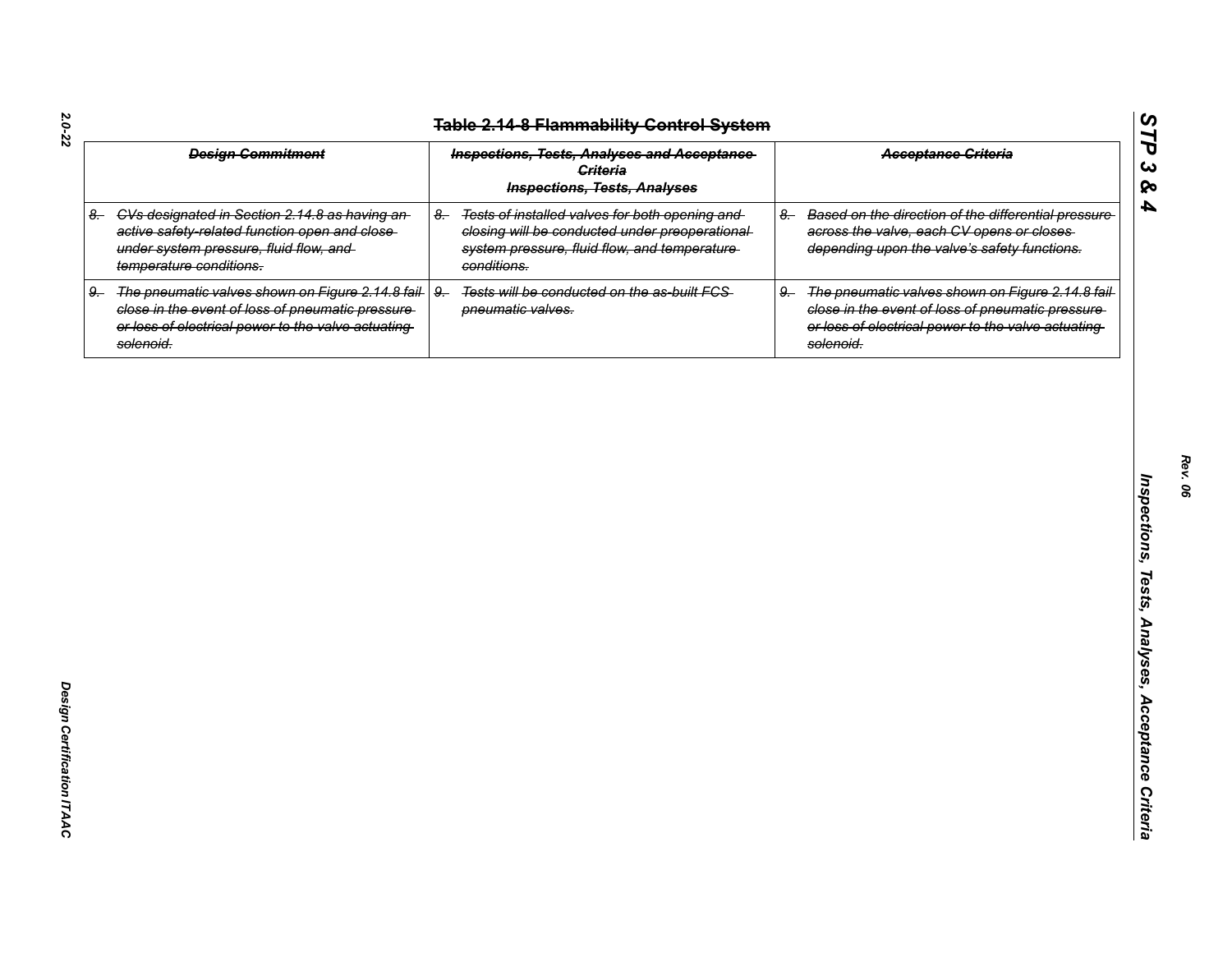| Table 2.15-5c Reactor Building Safety-Related Equipment HVAC System             |                                                                                                             |                                                                                        |  |  |  |  |  |
|---------------------------------------------------------------------------------|-------------------------------------------------------------------------------------------------------------|----------------------------------------------------------------------------------------|--|--|--|--|--|
| Inspections, Tests, Analyses and Acceptance Criteria                            |                                                                                                             |                                                                                        |  |  |  |  |  |
| <b>Design Commitment</b>                                                        | <b>Inspections, Tests, Analyses</b>                                                                         | <b>Acceptance Criteria</b>                                                             |  |  |  |  |  |
| 4. The FCS room FCUs are initiated upon a<br>manual FCS start signal. Not used. | 4. Tests will be conducted on each as built FCS room<br>FCU using a simulated intitiation signal. Not used. | 4. The FCS room FCU starts upon receipt of a<br>signal indicating FCS start. Not used. |  |  |  |  |  |
|                                                                                 |                                                                                                             |                                                                                        |  |  |  |  |  |
|                                                                                 |                                                                                                             |                                                                                        |  |  |  |  |  |
|                                                                                 |                                                                                                             |                                                                                        |  |  |  |  |  |
|                                                                                 |                                                                                                             |                                                                                        |  |  |  |  |  |
|                                                                                 |                                                                                                             |                                                                                        |  |  |  |  |  |
|                                                                                 |                                                                                                             |                                                                                        |  |  |  |  |  |
|                                                                                 |                                                                                                             |                                                                                        |  |  |  |  |  |
|                                                                                 |                                                                                                             |                                                                                        |  |  |  |  |  |
|                                                                                 |                                                                                                             |                                                                                        |  |  |  |  |  |
|                                                                                 |                                                                                                             |                                                                                        |  |  |  |  |  |
|                                                                                 |                                                                                                             |                                                                                        |  |  |  |  |  |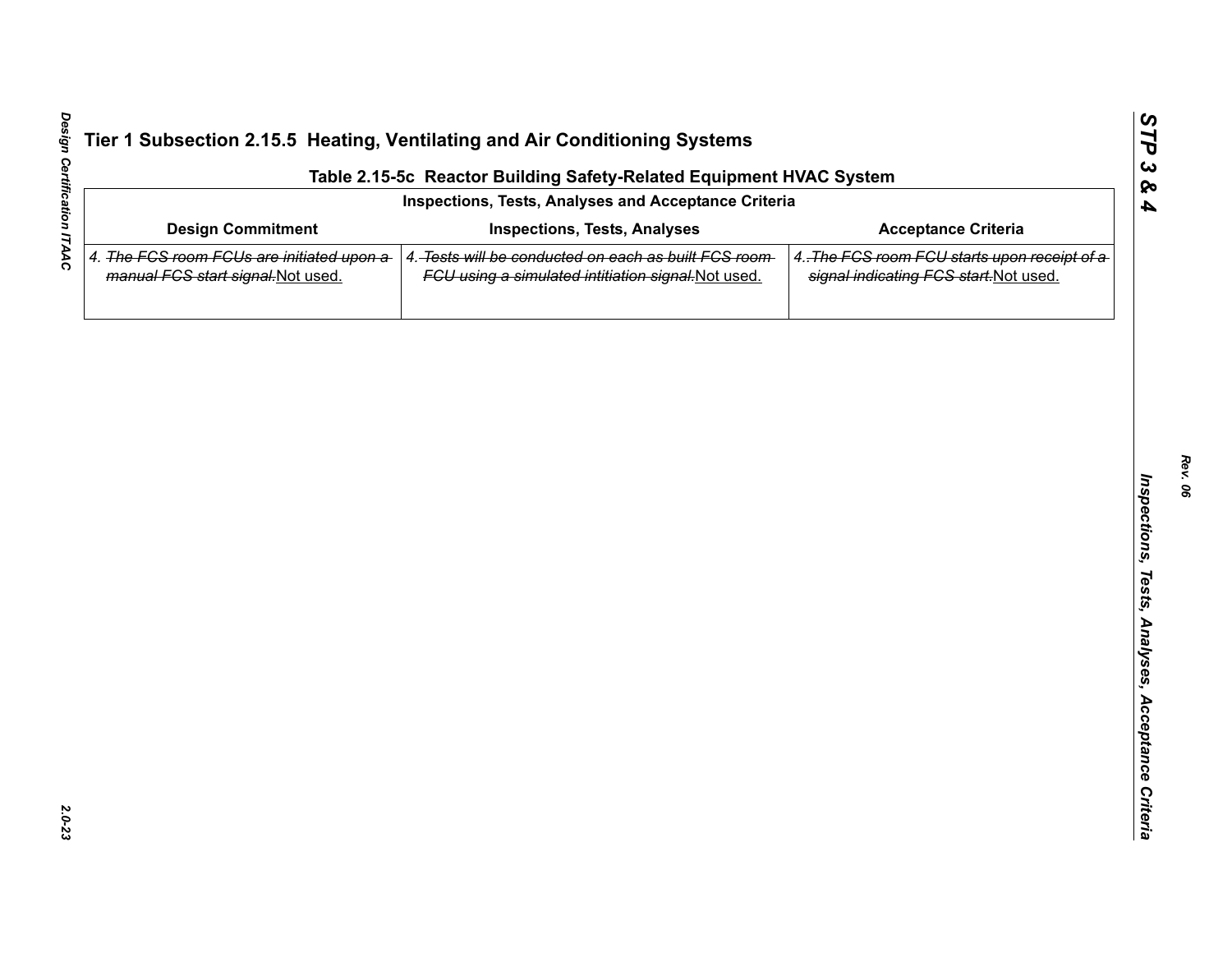| <b>Inspections, Tests, Analyses and Acceptance Criteria</b>                                                                                                                                                                                                                                                                                                                                                                                                                                                                                                                                                                            |                                                                                                                                                                                                                                                                                                                                                                                                                                                                                   |                                                                                                                                                                                                                                                                                                                  |  |  |  |
|----------------------------------------------------------------------------------------------------------------------------------------------------------------------------------------------------------------------------------------------------------------------------------------------------------------------------------------------------------------------------------------------------------------------------------------------------------------------------------------------------------------------------------------------------------------------------------------------------------------------------------------|-----------------------------------------------------------------------------------------------------------------------------------------------------------------------------------------------------------------------------------------------------------------------------------------------------------------------------------------------------------------------------------------------------------------------------------------------------------------------------------|------------------------------------------------------------------------------------------------------------------------------------------------------------------------------------------------------------------------------------------------------------------------------------------------------------------|--|--|--|
| <b>Design Commitment</b>                                                                                                                                                                                                                                                                                                                                                                                                                                                                                                                                                                                                               | <b>Inspections, Tests, Analyses</b>                                                                                                                                                                                                                                                                                                                                                                                                                                               | <b>Acceptance Criteria</b>                                                                                                                                                                                                                                                                                       |  |  |  |
| <b>Safety System Logic and Control</b>                                                                                                                                                                                                                                                                                                                                                                                                                                                                                                                                                                                                 |                                                                                                                                                                                                                                                                                                                                                                                                                                                                                   |                                                                                                                                                                                                                                                                                                                  |  |  |  |
| The $DTM$ , TLU equipment implementing the $\vert$ 3.<br>3.<br>DTF, TLF, and OLUs for RPS and MSIV in<br>each of the four instrumentation divisions are<br>powered from their respective divisional Class<br>1E AC sources. The <b>DTMs and SLUs</b><br>equipment implementing the DTF and SLF<br>for ESF 4 and ESF 2 in Divisions I, II, and III<br>are powered from their respective divisional<br>Class 1E DC sources, as are is the<br>equipment implementing the ESF DTMs<br>DTF in Division IV. In SSLC, independence is<br>provided between Class 1E divisions and<br>between Class 1E divisions and non-Class 1E<br>equipment. | a. Tests will be performed on SSLC-by<br>providing a test signal to the I&C<br>equipment in only one Class 1E division<br>at a time.<br>b. Inspection of the as-installed Class 1E<br>divisions in SSLC will be performed.                                                                                                                                                                                                                                                        | 3.<br>a. The test signal exists only in the Class<br>1E division under test in SSLC.<br>b.In SSLC, physical separation or<br>electrical isolation exists between<br>Class 1E divisions. Physical<br>separation or electrical isolation exists<br>between these Class 1E divisions and<br>non-Class 1E equipment. |  |  |  |
| SSLC provides the following bypass functions:   4.<br>4.<br>a. Division-of-sensors bypass<br>Trip logic output bypass<br>b.<br>ESF output channel bypass, where<br>c.<br>applied                                                                                                                                                                                                                                                                                                                                                                                                                                                       | Tests will be performed on the as-built SSLC $ 4$ .<br>as follows:<br>a(1) Place one division of sensors in bypass.<br>Apply a trip test signal in place of each<br>sensed parameter that is bypassed. At<br>the same time, apply a redundant trip<br>signal for each parameter in each other<br>division, one division at a time. Monitor<br>the voted trip output at from each TLU<br>and SLU equipment component that<br>implements a TLF or SLF. Repeat for<br>each division. | Results of bypass tests are as follows:<br>a(1) No trip change occurs at the voted trip<br>output of from each TLU and SLU<br>equipment component that<br>implements a TLF or SLF. Bypass<br>status is indicated in main control<br>room.                                                                        |  |  |  |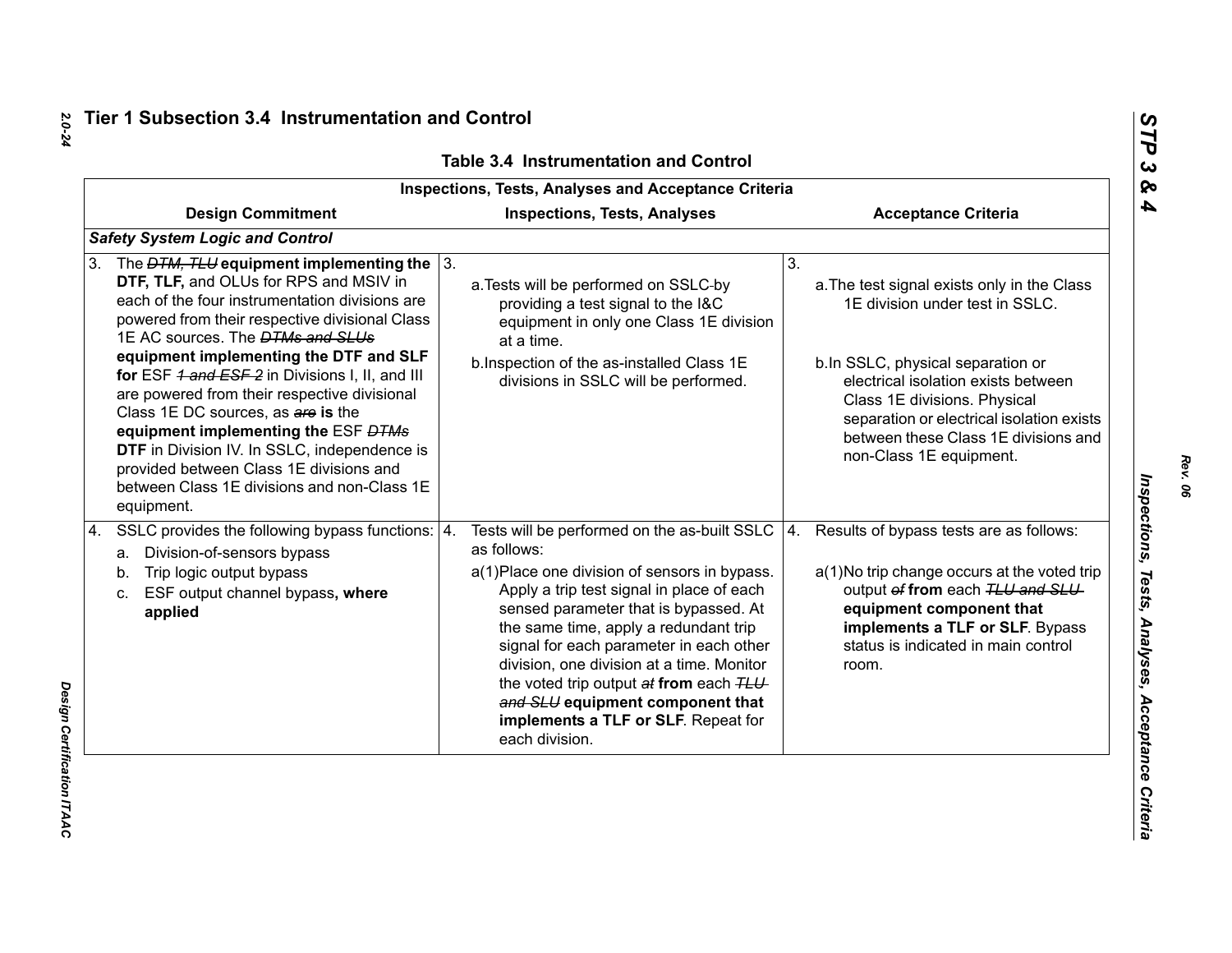| <b>Inspections, Tests, Analyses and Acceptance Criteria</b> |                          |    |                                                                                                                                                                                                                                                                                                                                                                                                                                                                              |    |                                                                                                                                                                                                                                                                                                    |  |  |
|-------------------------------------------------------------|--------------------------|----|------------------------------------------------------------------------------------------------------------------------------------------------------------------------------------------------------------------------------------------------------------------------------------------------------------------------------------------------------------------------------------------------------------------------------------------------------------------------------|----|----------------------------------------------------------------------------------------------------------------------------------------------------------------------------------------------------------------------------------------------------------------------------------------------------|--|--|
|                                                             | <b>Design Commitment</b> |    | <b>Inspections, Tests, Analyses</b>                                                                                                                                                                                                                                                                                                                                                                                                                                          |    | <b>Acceptance Criteria</b>                                                                                                                                                                                                                                                                         |  |  |
| 4.                                                          | (continued)              | 4. | (continued)                                                                                                                                                                                                                                                                                                                                                                                                                                                                  | 4. | (continued)                                                                                                                                                                                                                                                                                        |  |  |
|                                                             |                          |    | a(2) For each division in bypass, attempt to<br>place each other division in division-of-<br>sensors bypass, one at a time.                                                                                                                                                                                                                                                                                                                                                  |    | a(2) Each division not bypassed cannot be<br>placed in bypass, as indicated at OLU<br>output; bypass status in main control<br>room indicates only one division of<br>sensors is bypassed.                                                                                                         |  |  |
|                                                             |                          |    | b(1) Place one division in trip-logic-output<br>bypass. Operate manual auto-trip test<br>switch. Monitor the trip output at the<br>RPS OLU. Operate manual auto-<br>isolation test switch. Monitor the trip<br>output at the MSIV OLU. Repeat for<br>each division.                                                                                                                                                                                                          |    | b(1) No trip change occurs at the trip<br>output of the RPS OLU or MSIV OLU,<br>respectively. Bypass status is<br>indicated in main control room.                                                                                                                                                  |  |  |
|                                                             |                          |    | b(2) For each division in bypass, attempt to<br>place the other divisions in trip-logic-<br>output bypass, one at a time.                                                                                                                                                                                                                                                                                                                                                    |    | b(2) Each division not bypassed cannot be<br>placed in bypass, as indicated at OLU<br>output; bypass status in main control<br>room indicates only one trip logic<br>output is bypassed.                                                                                                           |  |  |
|                                                             |                          |    | c(1) Apply common test signal to any one<br>pair of dual-SLU redundant SLF signal<br>inputs. Monitor test signal at voted 2-out-<br>of-2-output in RMU area-from<br>equipment performing the ECF in<br>local areas. Remove power from<br>equipment performing one SLU SLF,<br>restore power, then remove power from<br>equipment performing other SLU SLF.<br>Repeat test for all pairs of dual SLUs-<br>redundant sets of equipment<br>implementing a SLF in each division. |    | $C(1)$ Monitored test output signal does not<br>change state-initiate the system<br>function when power is removed<br>from either SLU the equipment<br>performing any single SLF. Bypass<br>status and loss of power to SLU<br>equipment performing the SLF are<br>indicated in main control room. |  |  |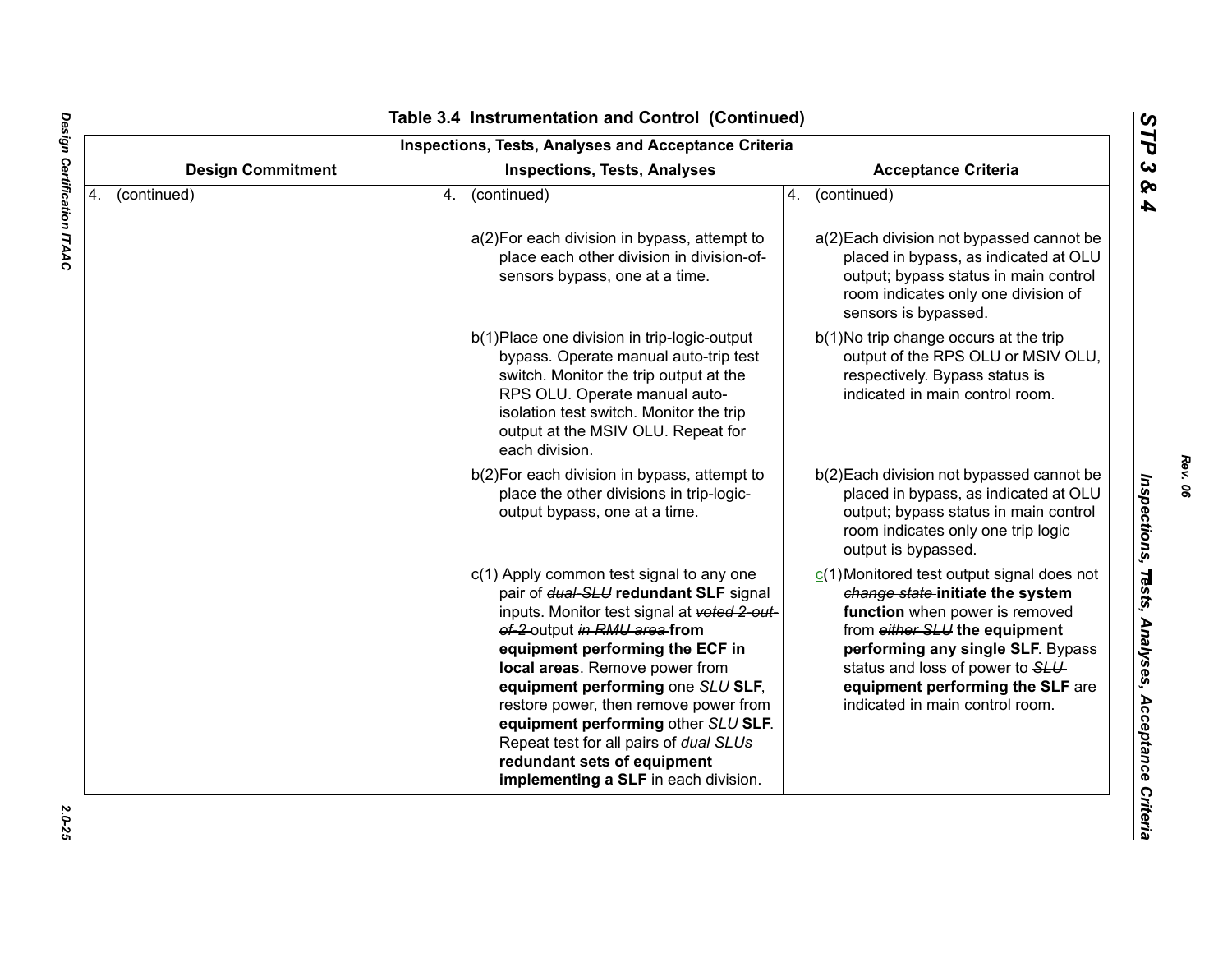| Table 3.4 Instrumentation and Control (Continued)    |                                                                                                                                                                          |                                                                                                                                                                                                               |  |  |  |  |
|------------------------------------------------------|--------------------------------------------------------------------------------------------------------------------------------------------------------------------------|---------------------------------------------------------------------------------------------------------------------------------------------------------------------------------------------------------------|--|--|--|--|
| Inspections, Tests, Analyses and Acceptance Criteria |                                                                                                                                                                          |                                                                                                                                                                                                               |  |  |  |  |
| <b>Design Commitment</b>                             | <b>Inspections, Tests, Analyses</b>                                                                                                                                      | <b>Acceptance Criteria</b>                                                                                                                                                                                    |  |  |  |  |
| (continued)<br>4.                                    | (continued)<br>4.<br>4.<br>c(2) Disable auto-bypass circuit in bypass<br>unit. Repeat test c(1), but operate<br>manual ESF loop bypass switch for each<br>affected loop. | (continued)<br>c(2) Monitored test output signal is lost<br>when power is removed from either<br>SLU, but is restored when manual<br>bypass switch is operated. Bypass<br>status, auto-bypass inoperable, and |  |  |  |  |
|                                                      |                                                                                                                                                                          | loss of power to SLU are indicated in<br>main control room.                                                                                                                                                   |  |  |  |  |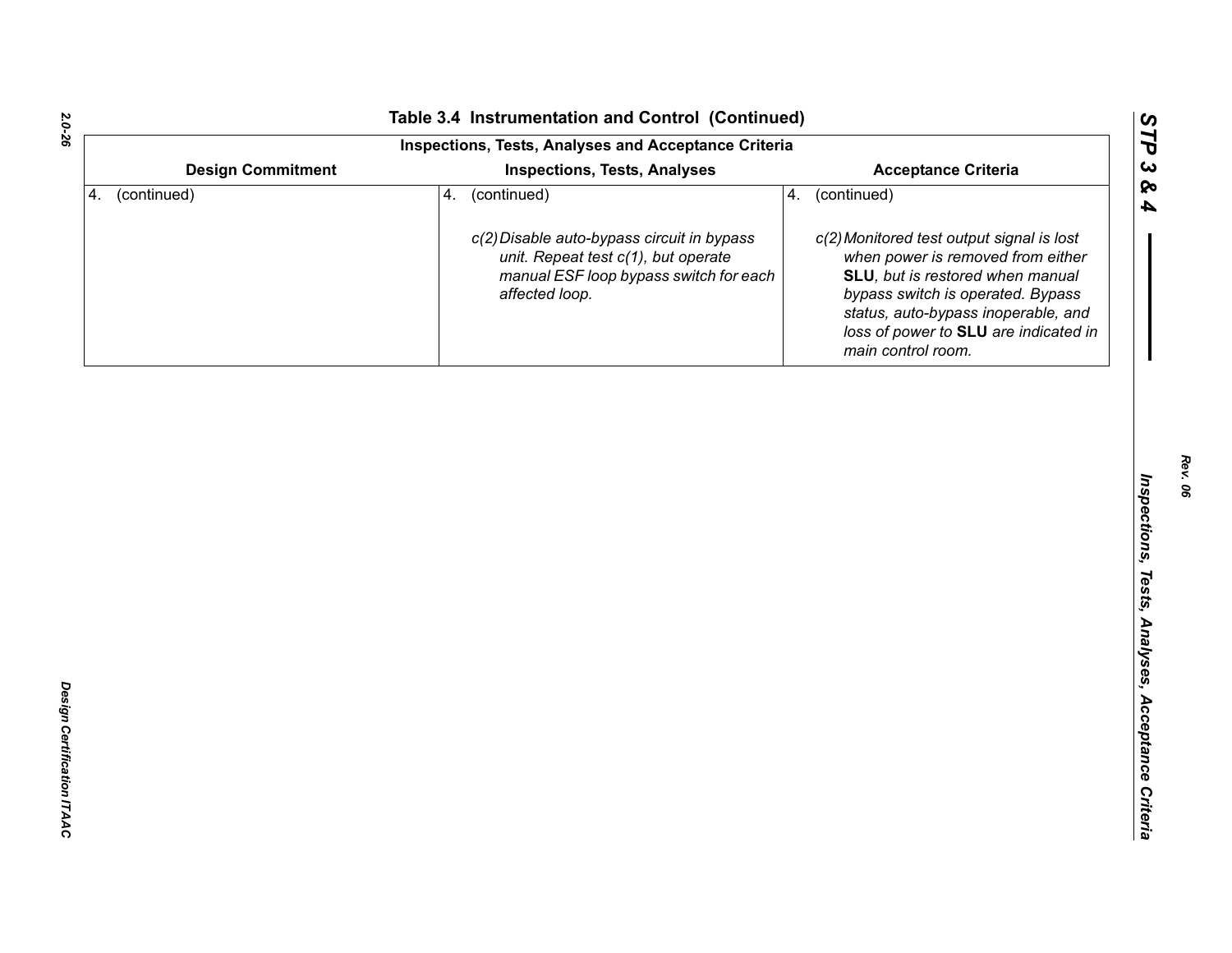|    | <b>Design Commitment</b>                                                                                                                                                                                                                                                                 | <b>Inspections, Tests, Analyses and Acceptance Criteria</b><br><b>Inspections, Tests, Analyses</b> | <b>Acceptance Criteria</b>                                                                                                                                                                                           |  |
|----|------------------------------------------------------------------------------------------------------------------------------------------------------------------------------------------------------------------------------------------------------------------------------------------|----------------------------------------------------------------------------------------------------|----------------------------------------------------------------------------------------------------------------------------------------------------------------------------------------------------------------------|--|
|    | Electromagnetic Compatibility                                                                                                                                                                                                                                                            |                                                                                                    |                                                                                                                                                                                                                      |  |
|    | 12. Electrical and electronic components in the<br>systems listed below are qualified for the<br>anticipated levels of electrical interference at<br>the installed locations of the components<br>according to an established plan:                                                      | 12. The EMC compliance plan will be reviewed.                                                      | 12. An EMC compliance plan is in place. The<br>plan requires, for each system qualified,<br>system documentation that includes<br>confirmation of component and system<br>testing for the effects of high electrical |  |
|    | Safety System Logic and Control<br>a.<br><b>Essential Multiplexing-</b><br>b.<br>System <b>Communication</b><br><b>Function</b> Equipment performing the                                                                                                                                 |                                                                                                    | field conditions and current surges. As a<br>minimum, the following information is<br>documented in a qualification file and<br>subject to audit:                                                                    |  |
|    | <b>Essential Communication Function</b><br>(ECF)                                                                                                                                                                                                                                         |                                                                                                    | a. Expected performance under test<br>conditions for which normal system<br>operation is to be ensured.                                                                                                              |  |
| C. | <b>Non-Essential Multiplexing-System-</b><br><b>Communication Function</b> Equipment<br>performing the Non Essential<br><b>Communication Function (NECF)</b>                                                                                                                             |                                                                                                    | Normal electrical field conditions at<br>b.<br>the locations where the equipment<br>must perform as above.                                                                                                           |  |
|    | Other microprocessor-based, software<br>d.<br>controlled systems or equipment                                                                                                                                                                                                            |                                                                                                    | Testing methods used to qualify the<br>C.<br>equipment, including:                                                                                                                                                   |  |
|    | The plan is structured on the basis that<br>electromagnetic compatibility (EMC) of I&C<br>equipment is verified by factory testing and<br>site testing of both individual components and<br>interconnected systems to meet EMC<br>requirements for protection against the effects<br>of: |                                                                                                    | (1.) Types of test equipment.<br>(2.) Range of normal test conditions.<br>(3.) Range of abnormal test<br>conditions for expected transient<br>environment.                                                           |  |
| a. | Electromagnetic Interference (EMI)                                                                                                                                                                                                                                                       |                                                                                                    |                                                                                                                                                                                                                      |  |
| b. | Radio Frequency Interference (RFI)                                                                                                                                                                                                                                                       |                                                                                                    |                                                                                                                                                                                                                      |  |
| c. | Electrostatic Discharge (ESD)                                                                                                                                                                                                                                                            |                                                                                                    |                                                                                                                                                                                                                      |  |
| d. | Electrical surge [Surge Withstand<br>Capability (SWC)]                                                                                                                                                                                                                                   |                                                                                                    |                                                                                                                                                                                                                      |  |

### **Table 3.4 Instrumentation and Control (Continued)**